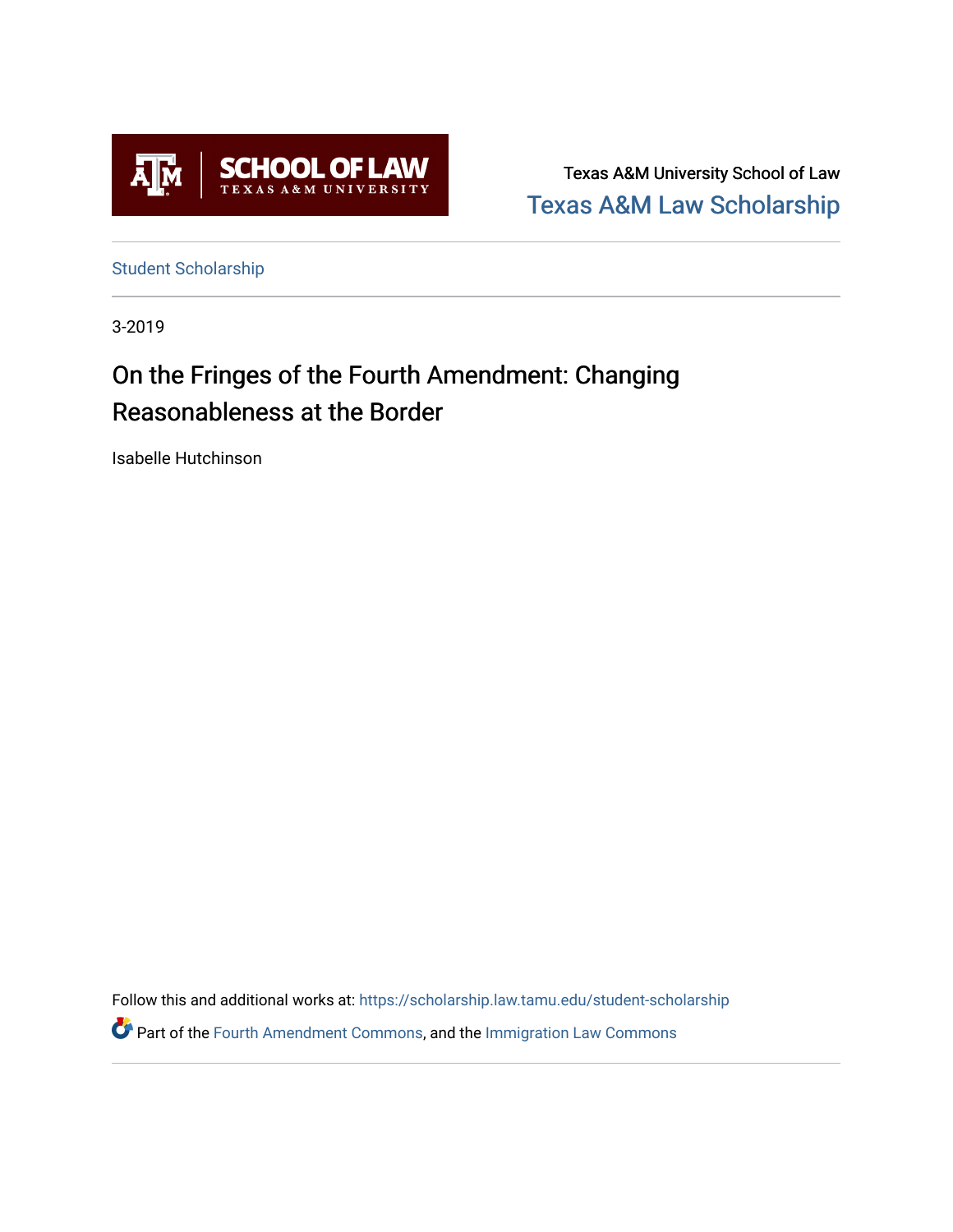# ON THE FRINGES OF THE FOURTH AMENDMENT: CHANGING REASONABLENESS AT THE BORDER

#### ISABELLE HUTCHINSON

*The protection of the U.S.-Mexico border has become a priority for politicians*  and government officials alike. However, the protection of people's rights *near the border has been largely ignored. Due to the Fourth Amendment's border search exception, customs officials and border patrol agents may use lower standards for suspicion in conducting searches and seizures of people in the border region. In determining whether a search or seizure is reasonable, the Fourth Amendment requires balancing of the degree to which the*  government intrudes on a person's privacy against the government's interest *in conducting the search. This Article analyzes the changes in enforcement at the U.S.-Mexico border and their effect on what constitutes reasonableness for searches and seizures in the border region. It concludes that the changes in border and immigration enforcement enhance governmental intrusions upon privacy while the government's interests in enforcement remain largely unchanged. Therefore, in reevaluating reasonableness at the border, courts would likely hold that the government's interests do not afford the degree to which the government is intruding on privacy. While the Fourth Amendment itself has not changed, what constitutes reasonableness at the U.S.-Mexico border has.*

|    | <b>INTRODUCTION</b>                                        | 36 |
|----|------------------------------------------------------------|----|
| П. | <b>CURRENT FOURTH AMENDMENT STANDARDS</b>                  | 37 |
|    | A. The Interior Fourth Amendment                           | 38 |
|    | B. The Fringes of the Fourth Amendment                     | 42 |
|    | 1. Crossing the Border                                     | 43 |
|    | 2. The Border's Functional Equivalents                     | 44 |
|    | a. Interior Checkpoints                                    | 45 |
|    | b. Airports                                                | 45 |
|    | 3. 100-Mile Border Zone                                    | 46 |
|    | a. Roving Patrols                                          | 47 |
|    | 4. Sea                                                     | 48 |
|    | III. CHANGING EXPECTATIONS OF PRIVACY IN THE BORDER REGION | 49 |

 Law clerk to the Honorable Amos L. Mazzant, III, District Judge for the Eastern District of Texas. J.D., Texas A&M University School of Law, 2019; B.S.B.A., University of Arkansas, 2016. All opinions are my own. I would like to thank my friends and family for their unwavering support. I would also like to thank my mentor, Fatma Marouf, for continuing to inspire me to make the world a better place.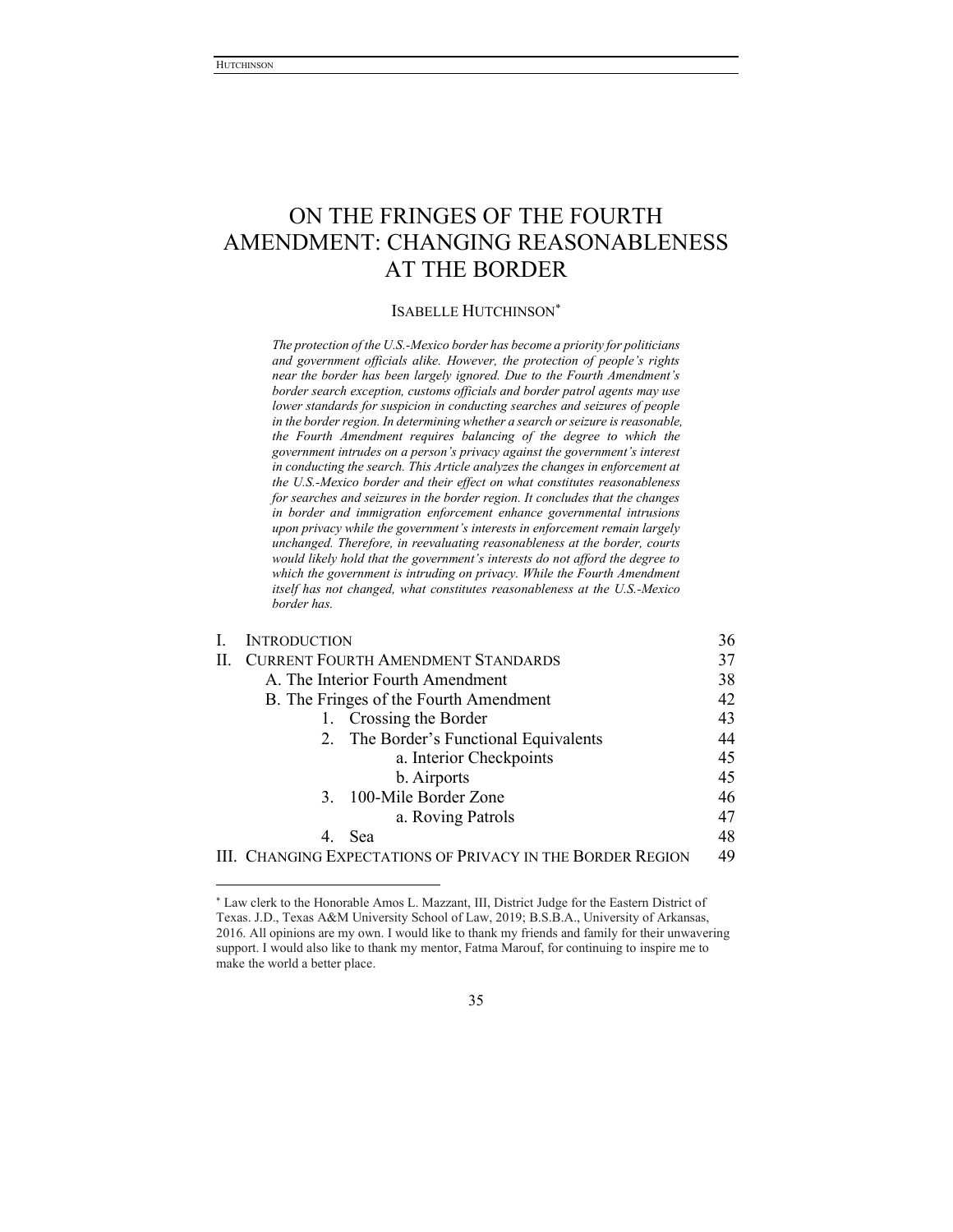36 *THE DARTMOUTH LAW JOURNAL* VOL. XVII:1

| A. Increased Militarization of the Border                      | 50 |  |  |
|----------------------------------------------------------------|----|--|--|
| <b>B.</b> Invasive Technology                                  | 54 |  |  |
| C. Increased Cooperation with Local Law Enforcement and ICE 55 |    |  |  |
| IV. RETHINKING THE FOURTH AMENDMENT STANDARDS IN THE BORDER    |    |  |  |
| <b>REGION</b>                                                  | 56 |  |  |
| A. Reweighing Privacy                                          | 57 |  |  |
| 1. Effects of Militarization                                   | 57 |  |  |
| 2. Effects of Technology                                       | 58 |  |  |
| 3. Effects of Cooperation                                      | 58 |  |  |
| 4. Effects of Force                                            | 59 |  |  |
| B. A Broader View of Government Interest                       | 61 |  |  |
| V. CONCLUSION                                                  | 63 |  |  |
|                                                                |    |  |  |

# I. INTRODUCTION

<span id="page-2-0"></span>The Fourth Amendment protects people from unreasonable searches and seizures. The reasonableness of a search or seizure is determined by balancing the intrusion upon a person's privacy and the governmental interests in conducting the search or seizure.<sup>1</sup> Therefore, the Fourth Amendment protects against some government intrusions upon people's privacy.

Although the government's methods for intrusions are always evolving, the people's interest in privacy is constant.<sup>2</sup> In fact, courts have held that the Fourth Amendment must progress over time in the face of changing circumstances.3

While many cases refer solely to advances in technology affecting government intrusions, there may be other circumstances strengthening these intrusions. These changing circumstances may affect the Fourth Amendment's application across the U.S. Recently, however, changing circumstances have strengthened government intrusions particularly on the fringes, or the borders, of the nation.

The U.S. can geographically be divided into two parts: the interior and the fringes. The interior of the country includes the area within its

<sup>&</sup>lt;sup>1</sup> Virginia v. Moore, 553 U.S. 164, 171 (2008) (citing Wyoming v. Houghton, 526 U.S. 295, 300  $(1999)$ ).

<sup>2</sup> *See* City of Ontario v. Quon, 130 S. Ct. 2619, 2624 (2010); Kyllo v. United States, 533 U.S. 27, 29 (2001).

<sup>&</sup>lt;sup>3</sup> See Kyllo v. United States, 533 U.S. 27, 33-34 (2001) (stating that its ruling that using heat sensing technology was unconstitutional assured the "preservation of that degree of privacy against government that existed when the Fourth Amendment was adopted."); Katz v. United States, 389 U.S. 347, 361 (1967) (considering the changed role of the public telephone in private communication to determine a person's expectation of privacy).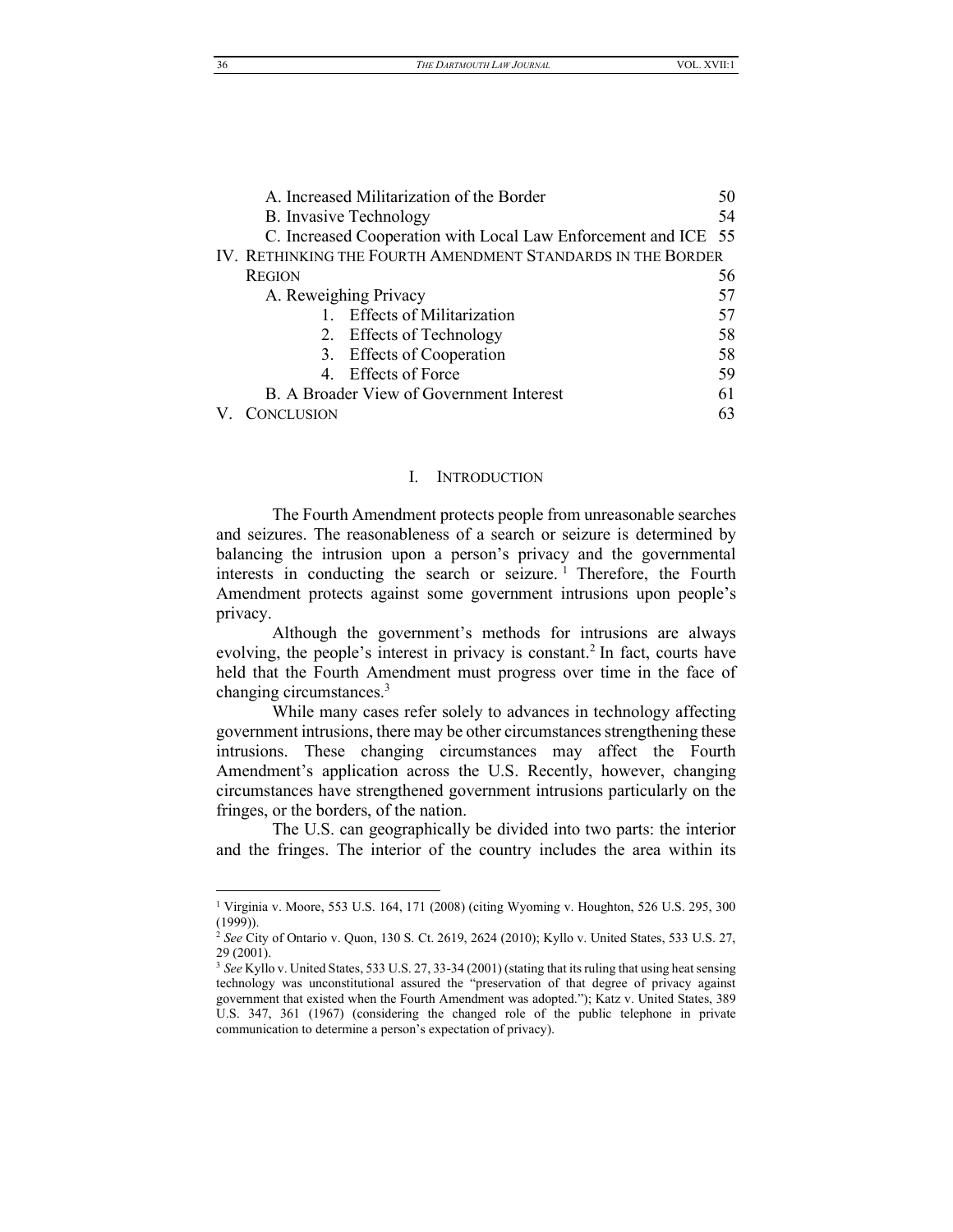borders. The fringes, on the other hand, consist of the U.S. borders and the areas immediately surrounding them.

Most attention is given to the Fourth Amendment in the interior, covering searches and seizures across the nation. Thus, the interior Fourth Amendment provides the general rules followed by all state and local law enforcement in conducting searches and seizures of people in the U.S.

However, the Fourth Amendment at the fringes of the nation differs from the interior. The standards of suspicion required for conducting reasonable searches and seizures are lower at the fringes than in the interior. The fringes, unlike the interior, also experienced an unprecedented change in circumstances due to heightened border and immigration enforcement, particularly at the nation's Southwestern border.<sup>4</sup>

This Article discusses the changed circumstances strengthening the government's intrusion upon privacy at the border. This Article proposes that changes at the border have upset the Fourth Amendment's balance between privacy and government interests, demanding the reevaluation of the Fourth Amendment's reasonableness at the fringes of the nation.

Part II of the Article explores the current standards for the Fourth Amendment. This section describes the central standards for lawful searches and seizures according to the interior Fourth Amendment. It also describes the lowered standards required for searches and seizures on the fringes of the Fourth Amendment. Part III examines the changes caused by the increase in border and immigration enforcement at the Southwestern border. In light of the changes surrounding increased enforcement, this Article proposes that courts reexamine what constitutes reasonableness at the Southwestern border. Finally, Part IV argues that the Southwestern border's changes tilt the balancing test in favor of implementing higher standards for border searches and seizures.

# II. CURRENT FOURTH AMENDMENT STANDARDS

<span id="page-3-0"></span>The current Fourth Amendment standards describe the requirements necessary for all officers to conduct a legal search or seizure. The interior Fourth Amendment describes the search and seizure standards at play across the nation. While these standards apply within the country, there are exception to these standards on the fringes of the nation. Accordingly, the fringes of the Fourth Amendment describe the lowered standards for suspicion required for border-region searches and seizures.

<sup>4</sup> *Southwest Border Region*, U.S. CUSTOMS & BORDER PROTECTION (Nov. 12, 2013), https://www.cbp.gov/border-security/air-sea/operations/locations/southwest-border (the Southwestern border is the term used by U.S. Customs and Border Protection to describe the border between the U.S. and Mexico).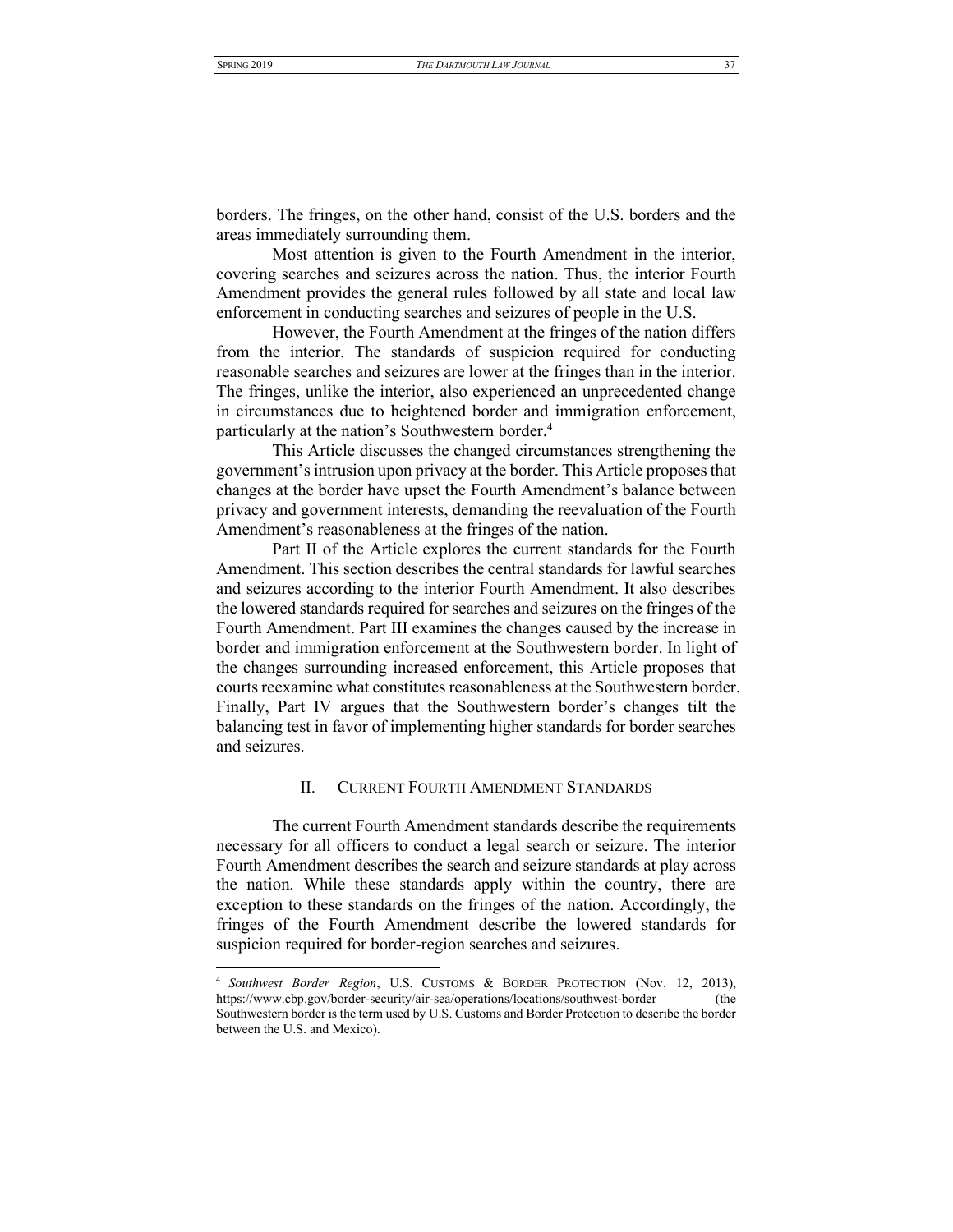# A. THE INTERIOR FOURTH AMENDMENT

<span id="page-4-0"></span>The Fourth Amendment commands that searches and seizures must meet certain standards.<sup>5</sup> The Fourth Amendment provides:

The right of the people to be secure in their persons, houses, papers, and effects, against unreasonable searches and seizures, shall not be violated, and no Warrants shall issue, but upon probable cause, supported by Oath or affirmations, and particularly describing the place to be searched, and the person or things to be seized.<sup>6</sup>

The Fourth Amendment right against unreasonable search and seizure is triggered only by government actors—those people acting officially on behalf of the government—conducting government action.<sup>7</sup> Government actors are limited to agents employed by the U.S. or state government.<sup>8</sup> Therefore, a foreign official's search of a person abroad does not require adherence to the Fourth Amendment. However, the Fourth Amendment still applies to searches and seizures of U.S. citizens conducted by U.S. government actors while the citizen is in a foreign country.

If the search and seizure is done by a government actor conducting government action, then "[t]he threshold question . . . is whether a search or seizure occurred."<sup>9</sup> Not all actions by a government actor constitute a search or seizure.<sup>10</sup> Rather, searches occur "when an expectation of privacy that society is prepared to consider reasonable is infringed."<sup>11</sup> These include strip searches,<sup>12</sup> visual body cavity searches,<sup>13</sup> and vehicle searches.<sup>14</sup>

<sup>&</sup>lt;sup>5</sup> U.S. CONST. amend. IV.

 $^6$  U.S. CONST. amend. IV.

<sup>&</sup>lt;sup>7</sup> Walter v. United States, 447 U.S. 649, 662 (1980) (Blackmun, J., dissenting).

<sup>&</sup>lt;sup>8</sup> Samuel Crecelius, Lichtenberger and the Three Bears: Getting the Private Search Exception and Modern Digital Storage "Just Right", 4 TEX. A&M L. REV. 209, 213 (2017); Wolf v. Colorado, 338 U.S. 25, 27-28 (1949) (holding the Fourth Amendment applicable to the states through the Fourteenth Amendment's Due Process Clause).

<sup>&</sup>lt;sup>9</sup> U.S. v. Stephens, 764 F.3d 327, 331 (4th Cir. 2014), cert. denied, 136 S. Ct. 43 (internal quotations omitted); U.S. v. Taylor, 90 F.3d 903, 908 (4th Cir. 1996).

 $10$  Stephens, 764 F.3d at 331 (holding that not every observation made by an officer is a search); Terry v. Ohio, 392 U.S. 1, 19 n.16 (1968) ("[N] ot all personal intercourse between policemen and citizens involves 'seizures' of person.")

<sup>&</sup>lt;sup>11</sup> Maryland v. Macon, 472 U.S. 463, 469 (1985) (citing U.S. v. Jacobsen, 466 U.S. 109, 113 (1984)). <sup>12</sup> See Doe v. Calument City, Ill., 754 F. Supp. 1211, 1219-20 (N.D. Ill. 1990).

<sup>&</sup>lt;sup>13</sup> See Bell v. Wolfish, 441 U.S. 520, 560 (1979).

<sup>&</sup>lt;sup>14</sup> Carroll v. United States, 267 U.S. 132, 155-56 (1925).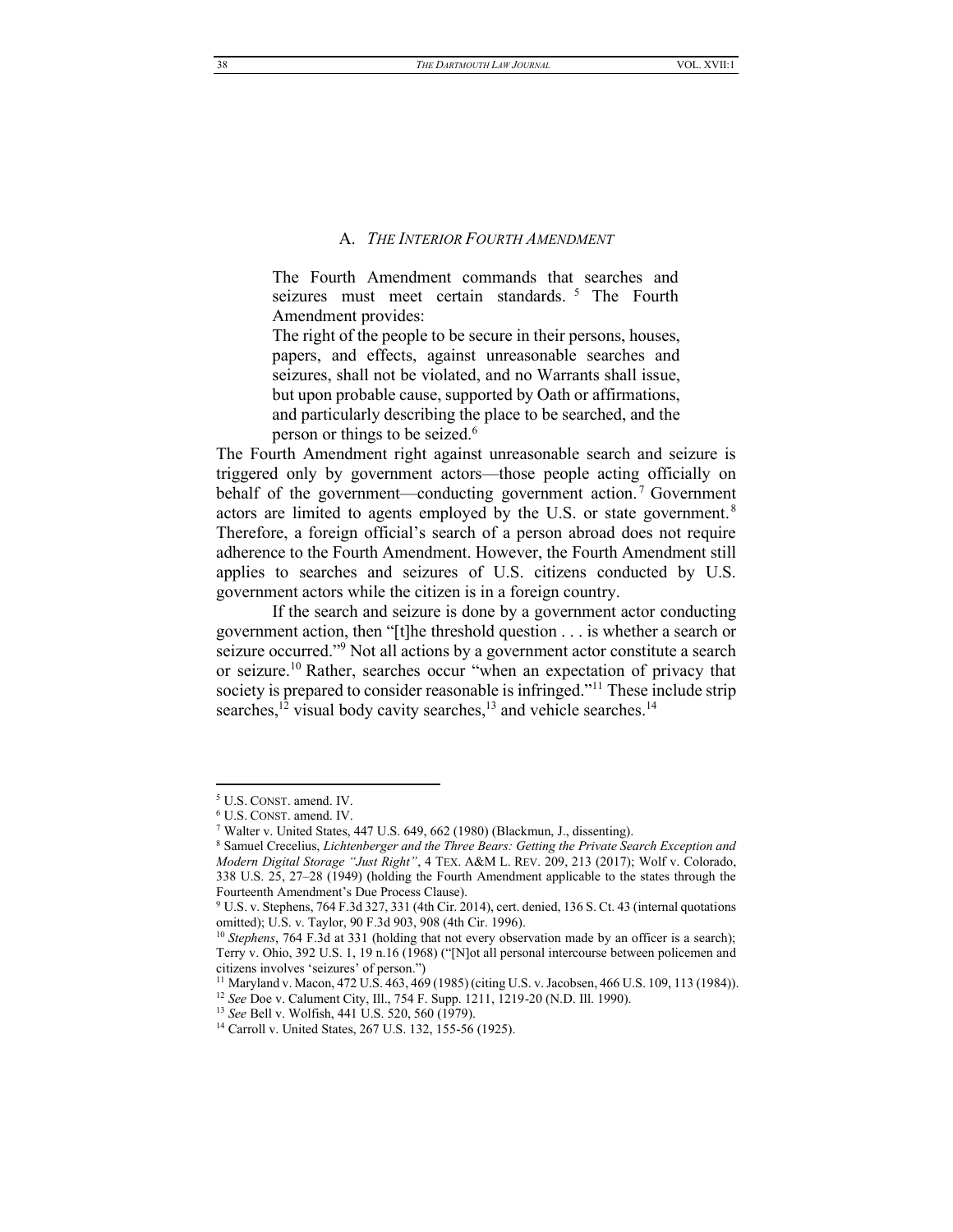Seizures occur when a person is deprived dominion over his person or property.<sup>15</sup> Seizures of a person occur when an officer, by means of physical force or show of authority, restrains the person's liberty in some way.<sup>16</sup> A seizure occurs if a reasonable person does not "feel free to decline" the officer's requests or otherwise terminate the encounter."<sup>17</sup> Therefore, seizures include both arrests and stops—brief detentions that are short of arrests. $18$ 

All searches and seizures must be reasonable under the Fourth Amendment. What makes a search and seizure reasonable "depends on the context within which a search takes place,"<sup>19</sup> leading to the analysis of "where, when, how, who or what, and why the search or seizure has taken place."20

In determining whether a search or seizure is reasonable, the court begins with history, looking to the "statutes and common law of the founding era to determine the norms that the Fourth Amendment was meant to preserve."<sup>21</sup> Then, the court must determine the reasonableness of the search or seizure by using a balancing test. The court must balance (1) the degree to which the search or seizure intrudes upon the person's privacy; and (2) the degree to which the search or seizure is needed for the promotion of legitimate governmental interests.<sup>22</sup>

A seizure may intrude on a person's privacy only if the person had a reasonable expectation of privacy.<sup>23</sup> A reasonable expectation of privacy exists if  $(1)$  an individual exhibited actual expectation of privacy; and  $(2)$  the expectation is one that society is prepared to recognize as reasonable.<sup>24</sup> The expectation in privacy may change based on a person's location. For example, courts have held that a person's expectation of privacy in one's residence is higher than in one's vehicle.<sup>25</sup> If a person has a reasonable expectation of privacy and the government violates that expectation without a warrant or the requisite suspicion, the government violated the Fourth Amendment.<sup>26</sup>

<sup>&</sup>lt;sup>15</sup> Horton v. California, 496 U.S. 128, 133 (1990).

<sup>&</sup>lt;sup>16</sup> Terry v. Ohio, 392 U.S. 1, 19 n. 16 (1968).

<sup>&</sup>lt;sup>17</sup> Florida v. Bostick, 501 U.S. 429, 444 (1991).

<sup>&</sup>lt;sup>18</sup> Davis v. Mississippi, 394 U.S. 721, 726 (1969); Terry, 392 U.S. at 16–19.

<sup>&</sup>lt;sup>19</sup> New Jersey v. T.L.O., 469 U.S. 325, 337 (1985).

<sup>&</sup>lt;sup>20</sup> Hannah Robbins, *Holding the Line: Customs and Border Protection's Expansion of the Border* Search Exception and the Ensuing Destruction of Interior Fourth Amendment Rights, 36 CARDOZO L. REV. 2247, 2251 (2015).

<sup>&</sup>lt;sup>21</sup> Virginia v. Moore, 553 U.S. 164, 168 (2008).

<sup>&</sup>lt;sup>22</sup> Id. at 171 (citing Wyoming v. Houghton, 526 U.S. 295, 300 (1999)).

<sup>&</sup>lt;sup>23</sup> Katz v. United States, 389 U.S. 347, 361 (1967).

 $24$  Id.

<sup>&</sup>lt;sup>25</sup> United States v. Martinez-Fuerte, 428 U.S. 543, 561 (1976)

<sup>&</sup>lt;sup>26</sup> Katz, 389 U.S. at 361.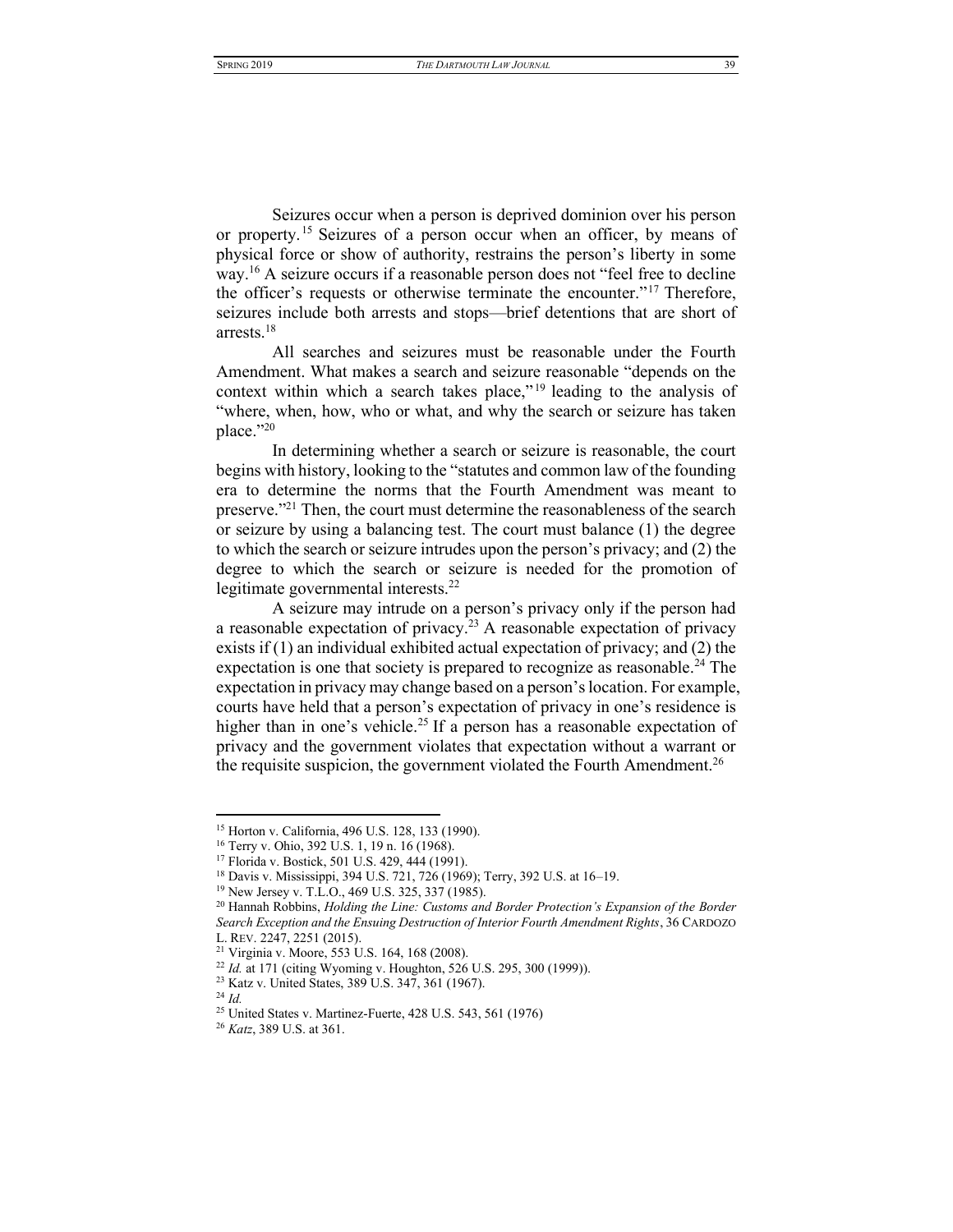THE DARTMOUTH LAW JOURNAL

If the degree to which the search or seizure is needed for the promotion of legitimate government interests—the interest the government has in conducting the search—outweighs privacy, the search or seizure is justified as reasonable.<sup>27</sup> Conversely, when a person's privacy outweighs the legitimate government interest, the search or seizure is unreasonable, and the Fourth Amendment is violated.

Subject to many exceptions, a search or seizure is generally unreasonable without a warrant.<sup>28</sup> To obtain a search or arrest warrant, an officer must show that there is probable cause that the search or seizure is justified.<sup>29</sup> The probable cause standard "protects 'citizens from rash and unreasonable interferences with privacy and from unfounded charges of crime,' while giving 'fair leeway for enforcing the law in the community's protection."<sup>30</sup> The determination of probable cause to issue a warrant must be reviewed by a neutral and detached member of the judiciary before the warrant issues.<sup>31</sup> Accordingly, the judge must be severed from and disengaged from the activities of law enforcement.<sup>32</sup>

To obtain an arrest warrant, probable cause exists where "the facts and circumstances within [an officer's] knowledge and of which [he or she] had reasonably trustworthy information [are] sufficient in themselves to warrant a man of reasonable caution in the belief that an offense has been or is being committed."33 In obtaining a search warrant, probable cause exists if, given all the circumstances set forth by the officer, there is a fair probability that contraband or evidence of a crime will be found in a particular place.<sup>34</sup> The judge must make a "common sense decision" about whether the officer demonstrated this probability.<sup>35</sup>

Probable cause is evaluated by the "totality-of-the-circumstances" approach, assessing the probabilities in "particular factual contexts." 36 Probable cause requires "only a probability or substantial chance of criminal activity, not a showing of such activity."<sup>37</sup> In determining probable cause, the question is "not whether particular conduct is innocent or guilty, but the degree of suspicion that attaches to particular types of non-criminal acts."38

<sup>&</sup>lt;sup>27</sup> Martinez-Fuerte, 428 U.S. at 555, 561.

<sup>&</sup>lt;sup>28</sup> Katz, 389 U.S. at 357.

<sup>&</sup>lt;sup>29</sup> See U.S. CONST. amend. IV (stating that "no [w]arrants shall issue, but upon probable cause").

 $30$  Maryland v. Pringle, 540 U.S.  $366$ ,  $370$  (2003) (citing Brinegar v. United States, 338 U.S. 160,  $176(1949)$ ).

<sup>&</sup>lt;sup>31</sup> Riley v. California, 134 S. Ct. 2473, 2482 (2014).

<sup>&</sup>lt;sup>32</sup> Shadwick v. City of Tampa, 407 U.S. 345, 350 (1972).

 $33$  Safford Unified School Dist. # 1 v. Redding, 557 U.S. 364, 370 (citing Brinegar v. United States, 338 U.S. 160, 175-76 (1949)).

<sup>&</sup>lt;sup>34</sup> Illinois v. Gates, 462 U.S. 213, 238 (1983).

 $35$  Id.

 $36$  *Id.* at 230-31.

 $37$  *Id.* at 243 n.13.

 $38$  Id.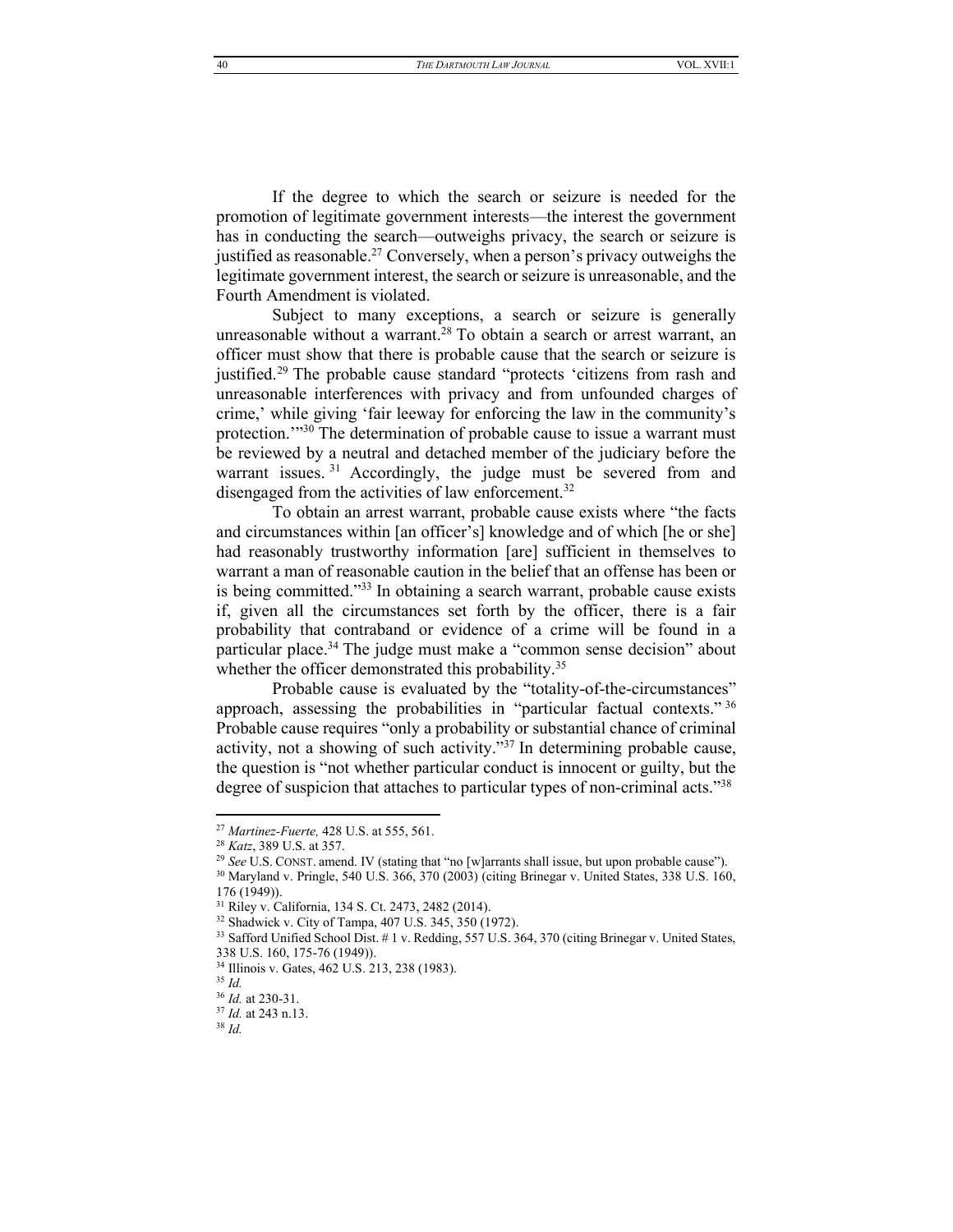<span id="page-7-0"></span>Importantly, the totality of the circumstances excludes the race of the person being searched or seized.<sup>39</sup> Therefore, probable cause must not be established when the officer's suspicion is based on race.<sup>40</sup>

Probable cause instead requires individualized suspicion, which, according to the Supreme Court, is the most important component of the standard.<sup>41</sup> Individualized suspicion is the idea that the states should judge each citizen based upon his own unique actions, character, thoughts, and situation.<sup>42</sup>

Many exceptions permit warrantless searches and seizures, such as exigent circumstances search, search incident to arrest, and vehicle searches. Under the exigent circumstances exception,

an officer may perform a warrantless search or seizure if both probable cause and exigent circumstances exist. Exigent circumstances are those "circumstances that would cause a reasonable person to believe that entry (or other relevant prompt action) was necessary to prevent physical harm to the officers or other persons, the destruction of relevant evidence, the escape of the suspect, or some other consequence improperly frustrating legitimate law enforcement efforts."43

Under the search incident to arrest exception, an officer may perform a warrantless search of an arrested person and the area within the person's immediate control.<sup>44</sup> A person may not be searched incident to arrest if they were only given a citation or summons instead of being arrested.<sup>45</sup> An officer may conduct a search incident to arrest even if the arrest was a "mere pretext" for a search.<sup>46</sup>

Under the vehicle exception, an officer may perform a warrantless search of a vehicle. The vehicle exception was created nearly 100 years ago in *Carroll v. United States*. <sup>47</sup> The vehicle exception allows the search of a motor vehicle without a search warrant as long as the officer has probable cause.48 An officer may search every part of a vehicle and its contents that

<sup>39</sup> Devon W. Carbado & Cheryl I. Harris, *Undocumented Criminal Procedure*, 58 UCLA L. REV. 1543, 1556 (2011).

<sup>40</sup> *Id.* at 1587.

<sup>41</sup> Andrew E. Taslitz, *What is Probable Cause, and Why Should We Care?: The Costs, Benefits, and Meaning of Individualized Suspicion*, 73 L. & CONTEMP. PROBS. 145 (2010). <sup>42</sup> *Id.* at 146.

<sup>43</sup> United States v. Howard, 828 F.2d 552, 555 (9th Cir. 1987).

<sup>44</sup> Riley v. California, 134 S.Ct. 2473, 2485 (2014).

<sup>45</sup> Knowles v. Iowa, 525 U.S. 113 (1998).

<sup>46</sup> Arkansas v. Sullivan, 523 U.S. 769, 772 (2001).

<sup>47</sup> Carroll v. United States, 267 U.S. 132 (1925).

<sup>&</sup>lt;sup>48</sup> *Id.* at 155-56 ("The measure of legality of such seizure is . . . that the seizing officer shall have reasonable or probable cause for believing that the automobile which he stops and seizes has contraband . . . .<sup>"</sup>)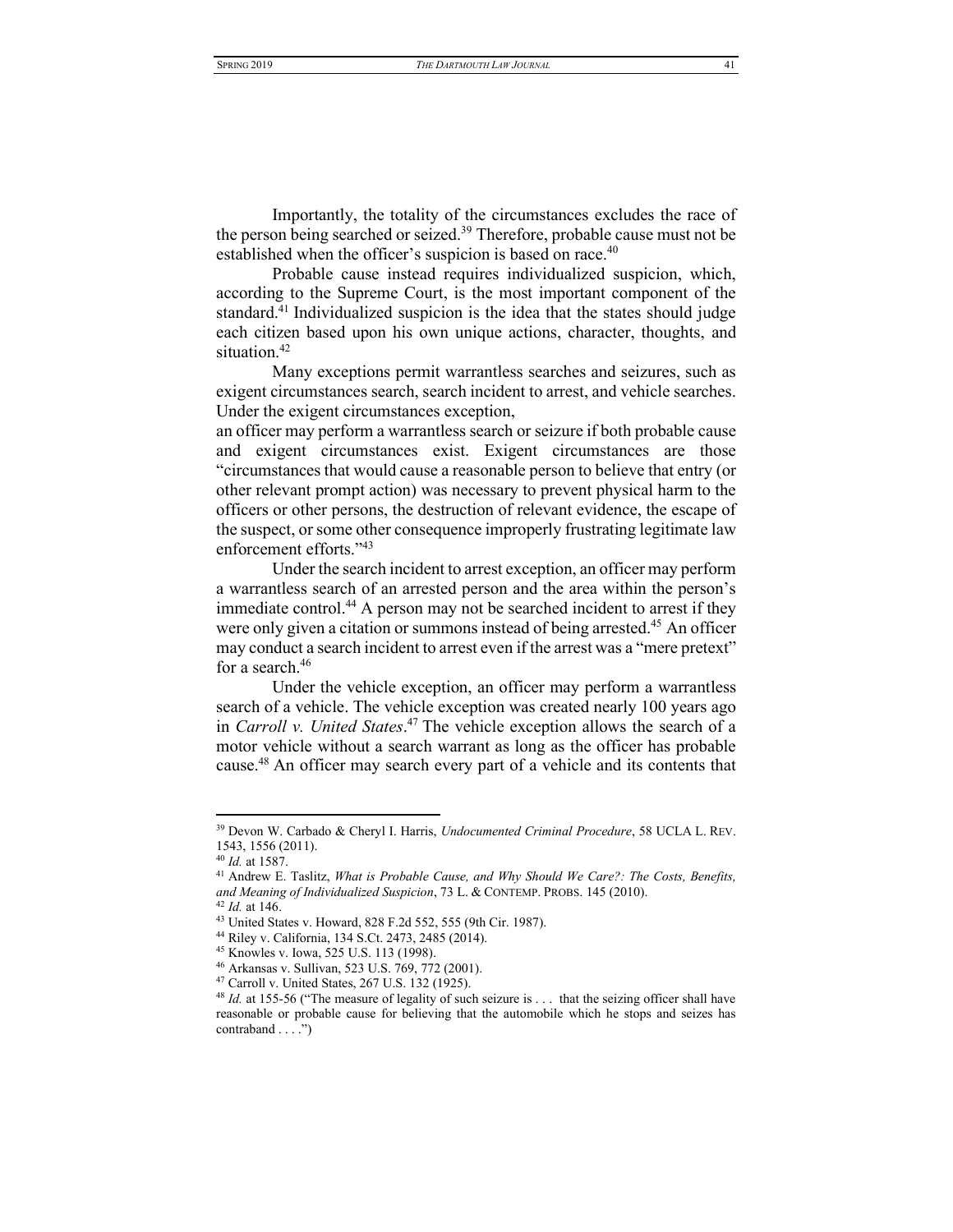may conceal the object of the search.<sup>49</sup> This includes the vehicle's trunk and any other containers found in the vehicle.<sup>50</sup>

Some exceptions allowing warrantless searches require only reasonable suspicion, a standard lower than probable cause.<sup>51</sup> Whether reasonable suspicion was met depends on "both the content of the information possessed by police and its degree of reliability.<sup>52</sup> In determining if an officer had reasonable suspicion, a court takes into account "the totality" of the circumstances—the whole picture."<sup>53</sup> The court will not consider whether the officer had an "unparticularized suspicion or hunch," but whether "the specific reasonable inferences which [the officer] is entitled to draw from the facts in light of his experience."54

Reasonable suspicion applies to traffic stops and searches such as a 'stop and frisk.' A 'stop and frisk' occurs when an officer stops a suspect and frisks, or pats down, the suspect to search for weapons. Under Terry, the officer must have reasonable suspicion to believe the person is armed and dangerous.<sup>55</sup> The officer does not need to be certain that the individual is armed.<sup>56</sup> Instead, the relevant inquiry is whether a reasonably prudent man in the circumstances would be warranted in the belief that his safety or that of others was in danger.<sup>57</sup>

The overarching goal of the Fourth Amendment is to protect people's privacy from government intrusions. While government intrusions are allowed, the government must have a certain level of suspicion to make an intrusion. The required level of suspicion is directly influenced by the government's interest in conducting the search or seizure. While governmental interests may allow for reasonable intrusions, governmental interests along the nation's fringes afford officers minimal standards of suspicion in conducting reasonable searches and seizures.

## **B.** THE FRINGES OF THE FOURTH AMENDMENT

<span id="page-8-0"></span>While the interior Fourth Amendment determines the requirements for most searches and seizures conducted in the U.S., it is subject to many exceptions. One major exception to the interior Fourth Amendment is the

<sup>&</sup>lt;sup>49</sup> Wyoming v. Houghton, 526 U.S. 295, 301 (1999) (quoting United States v. Ross, 456 U.S. 798, 825 (1982)).

 $^{50}$  *Id.* at 300.

<sup>&</sup>lt;sup>51</sup> Navarette v. California, 134 S. Ct. 1683, 1687 (2014).

<sup>&</sup>lt;sup>52</sup> Alabama v. White, 496 U.S. 325, 330 (1990).

<sup>&</sup>lt;sup>53</sup> Navarette, 134 S. Ct. at 1687 (citing United States v. Cortez, 449 U.S. 411, 417 (1981)).

<sup>&</sup>lt;sup>54</sup> Terry v. Ohio, 392 U.S. 1, 27 (1968) (internal quotations omitted).

 $55$  Id.

 $^{\rm 56}$   $Id.$ 

 $57$  Id.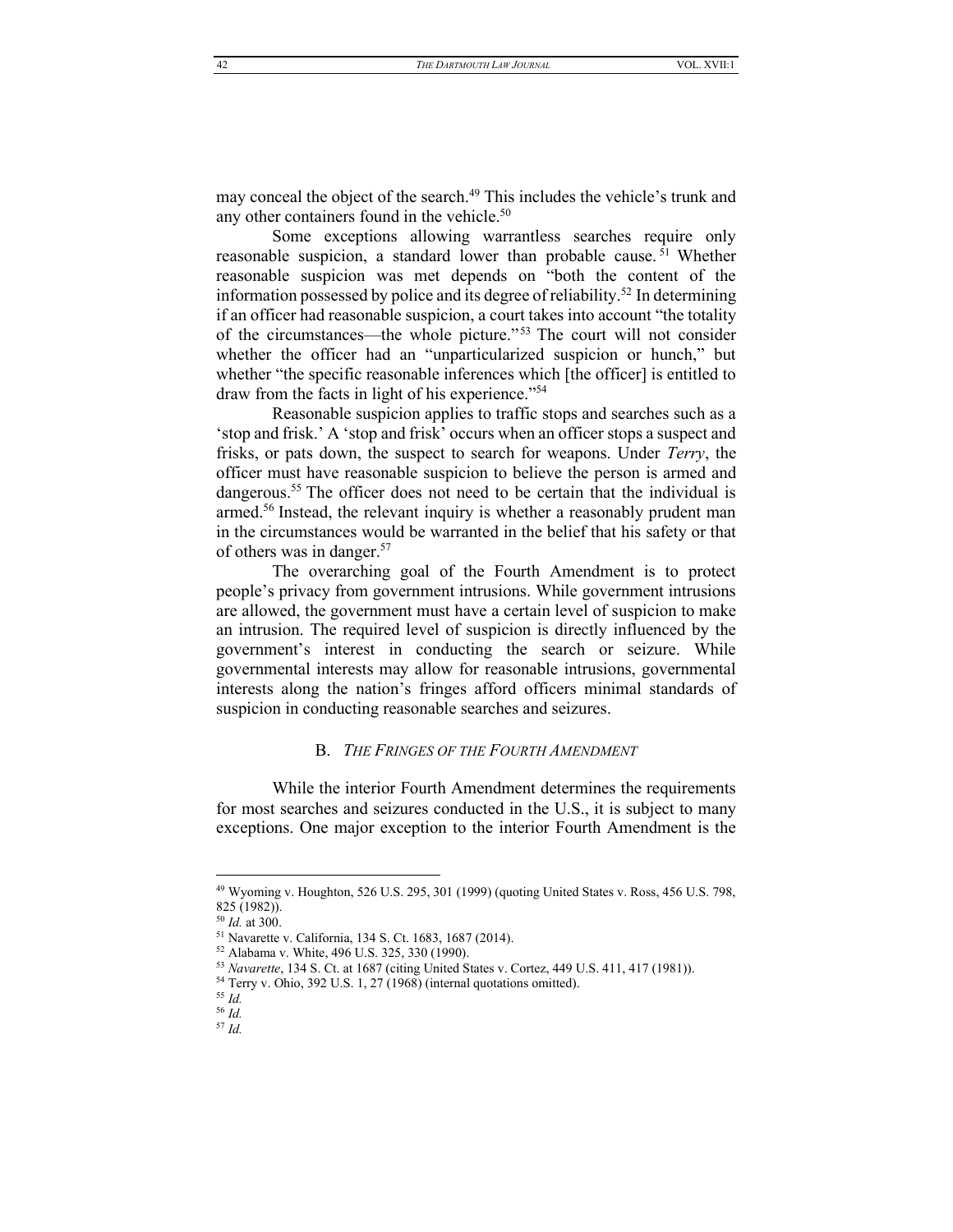border search exception. This exception lowers the standards required for a search or seizure on the nation's fringes.

<span id="page-9-1"></span>U.S. Customs and Border Protection (CBP) is primarily responsible for implementing searches and seizures in these areas. CBP conducts searches and seizures at border ports of entry—where people may enter the U.S.<sup>58</sup> CBP operates 328 land, air, and sea ports of entry throughout the country.59 CBP conducts border and immigration enforcement at the border, its functional equivalents, the 100-Mile border zone, and the sea.

# 1*. Crossing the Border*

<span id="page-9-0"></span>The constraints on border patrol agents are "less stringent than would be the case in many other contexts."<sup>60</sup> People entering the U.S. through the border are subject to the Border Search Exception.<sup>61</sup> This exception is based on a "long-standing historically recognized exception to the Fourth Amendment's general principle that a warrant must be obtained."<sup>62</sup> Like other Fourth Amendment exceptions, the Border Search Exception is determined by a "reasonableness" test, balancing the government's interest against the individual's right to privacy.<sup>63</sup> Here, the test turns in favor of the government's interest in "national selfprotection."<sup>64</sup> Because border searches and seizures of persons and personal belongings in their possession are reasonable per se, no warrant, probable cause, or reasonable suspicion is necessary for a government official to conduct a search or seizure at the border.<sup>65</sup> Therefore, a person's rights at the border are extremely limited.

While searches may be without a warrant, probable cause, or reasonable suspicion, the border search power is not unlimited.<sup>66</sup> The border

<sup>58</sup> *At Ports of Entry*, U.S. CUSTOMS & BORDER PROTECTION (2018), https://www.cbp.gov/bordersecurity/ports-entry.

<sup>59</sup> *Id.*

<sup>60</sup> Jennifer M. Chacón, *Border Exceptionalism in the Era of Moving Borders*, 38 FORDHAM URB. L. J. 129, 134 (2010).

<sup>61</sup> United States v. Ramsey, 431 U.S. 606, 617 (1977).

<sup>62</sup> *Id.* at 621.

<sup>63</sup> Chacón, *supra* note 60; Carroll v. United States, 267 U.S. 132, 149 (1925); Florida v. Royer, 460 U.S. 491, 500 (1983).

<sup>&</sup>lt;sup>64</sup> Carroll, 267 U.S. at 154 ("Travelers may be so stopped in crossing an international boundary because of national self-protection reasonably requiring one entering the country to identify himself as entitled to come in, and his belongings as effects which may be lawfully brought in.<sup>"</sup>)

<sup>65</sup> *Ramsey*, 431 U.S. at 619; INA § 287(c); 8 U.S.C. § 1357(c).

<sup>66</sup> United States v. Arnold, 523 F.3d 941, 945 (2005).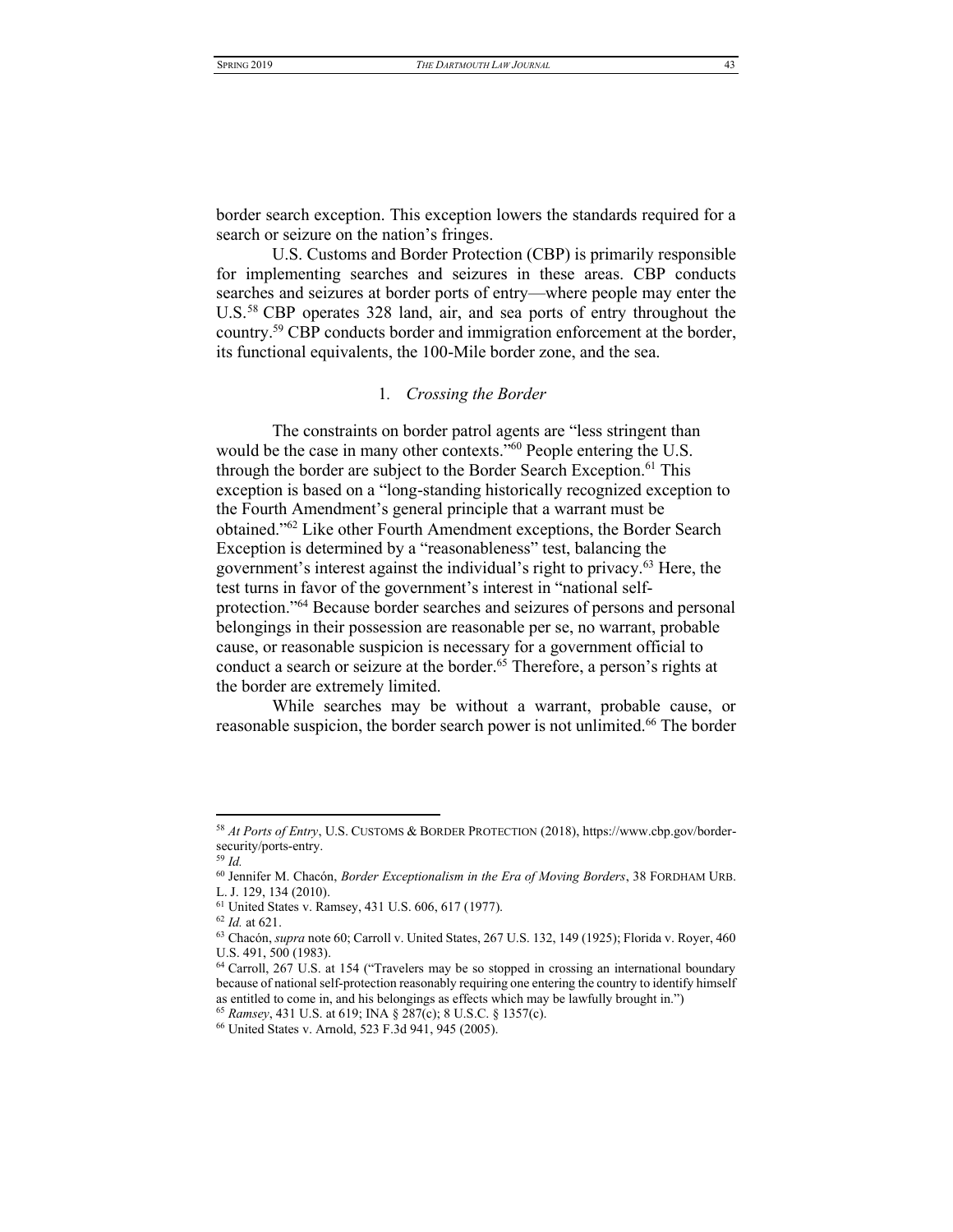search exception applies only to routine searches,<sup>67</sup> including luggage<sup>68</sup> and vehicle <sup>69</sup> searches. Non-routine searches, however, require reasonable suspicion of illegal activity.<sup>70</sup> Nonroutine searches may include destructive searches of inanimate objects, prolonged detentions, strip searches, body cavity searches, and x-ray searches.<sup>71</sup> For non-routine searches, the Supreme Court recognized that "[t]he interests in human dignity and privacy which the Fourth Amendment protects forbid any such intrusion is required on the mere chance that desired evidence might be obtained.<sup>772</sup>

Because the government has a high interest in national security at its borders, the border search exception provides the government with substantial power to intrude on personal privacy. With no warrant, probable cause, or reasonable suspicion requirement, there are few protections for personal privacy against routine searches.

# <span id="page-10-1"></span>2. *The Border's Functional Equivalents*

<span id="page-10-0"></span>The border search exception extends to searches conducted at the "functional equivalents" of a border.<sup>73</sup> The border's functional equivalent is usually the "first practical detention point after a border crossing or the final port-of-entry."<sup>74</sup> Examples of searches at functionally equivalent locations include searches at established checkpoints near the border, searches at a point marking the confluence of two or more roads that extend from the border, and searches of passengers of an airplane arriving in the U.S. after a non-stop flight departing from another country.<sup>75</sup>

A search at a functional equivalent of a border is valid when (1) a reasonable certainty exists that the person or thing crossed the border; (2) a reasonable certainty exists that there was no change in the object of the search since it crossed the border; and (3) the search was conducted as soon as practicable after the border crossing.<sup>76</sup> This makes the border exception apply to a geographically-fluid area because people can enter the country at different points.<sup>77</sup>

 $67$  United States v. Montoya de Hernandez, 473 U.S. 531, 538 (1985) ("Routine searches of the persons and effects of entrants are not subject to any requirement of reasonable suspicion, probable cause, or warrant  $\dots$ .  $'$ ).

<sup>68</sup> *Ramsey*, 431 U.S. at 620.

<sup>69</sup> United States v. Flores-Montano, 541 U.S. 149, 155 (2004).

<sup>70</sup> *Montoya de Hernandez*, 473 U.S. at 541.

<sup>71</sup> Yule Kim, CONG. RESEARCH SERV., RL31826, *Protecting Our Perimeter: "Border Searches" Under the Fourth Amendment* 10 (2009).

<sup>72</sup> *Montoya de Hernandez*, 473 U.S. at 540-41.

<sup>73</sup> Almeida-Sanchez v. United States, 93 S.Ct. 2535, 2539 (1973).

<sup>74</sup> Kim, *supra* not[e 71,](#page-10-1) at 7.

<sup>75</sup> *Almeida-Sanchez*, 93 S.Ct. at 2539.

<sup>76</sup> Kim, *supra* not[e 71,](#page-10-1) at 7; United States v. Hill, 939 F.2d 934, 937 (11th Cir. 1991).

<sup>77</sup> Kim, *supra* not[e 71,](#page-10-1) at 8; Hill, 939 F.2d at 936.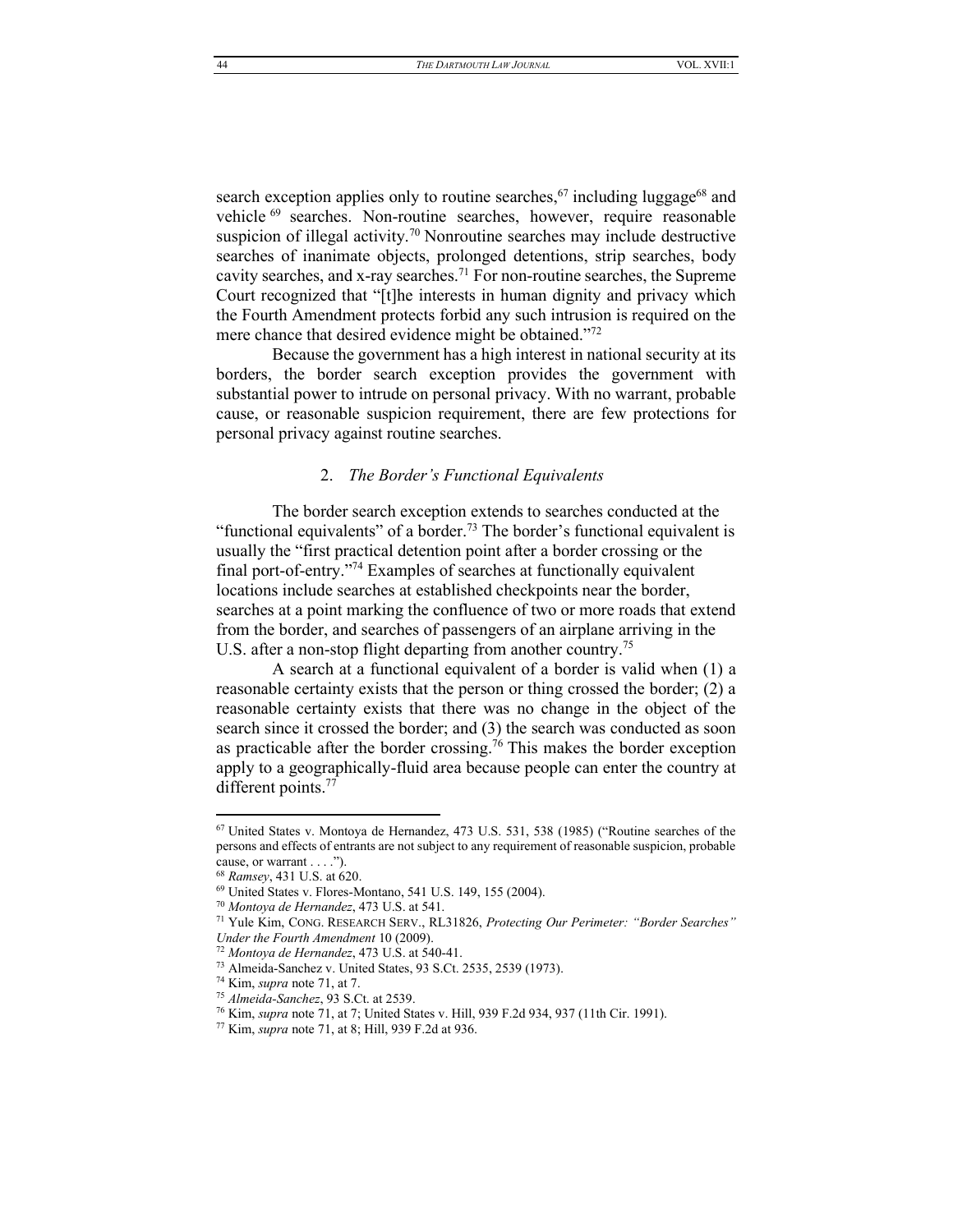Prominent examples of the border's functional equivalents are interior checkpoints and airports. Because they are functionally equivalent of the border, searches at interior checkpoints and airports require no warrant, probable cause, or reasonable suspicion.78

# <span id="page-11-2"></span>a. Interior Checkpoints

<span id="page-11-0"></span>In 2005, U.S. Customs and Border Protection operated thirty-three permanent traffic checkpoints at the Southwestern border. 79 Permanent checkpoints may operate twenty-four hours per day, seven days per week.80 They may also operate even in the face of natural disasters.81 Permanent checkpoints have infrastructure technology infrastructure, detention facilities, paved equipment used for under-vehicle inspections, and space for gamma-ray machines for vehicle inspections.

CBP also operates tactical checkpoints.<sup>82</sup> Tactical checkpoints are non-permanent and often set up with tents and traffic cones.<sup>83</sup> The number and location of tactical checkpoints change daily based on "available resources and intelligence about illegal entrants' routes."<sup>84</sup>

At checkpoints, CBP may stop a vehicle to briefly question its occupants.<sup>85</sup> Checkpoint stops are only "brief detention[s] of travelers" by CBP during which a person must "respon $[d]$  to a brief question or two and possibly . . . produc[e] . . . a document evidencing a right to be in the [U.S.]"

Unlike stops under the interior Fourth Amendment, CBP may employ race to decide whether to stop motorists or refer them to a secondary inspection area.86 The Supreme Court held that to the extent that CBP relies on apparent Mexican ancestry at checkpoints, that reliance is clearly relevant to the law enforcement need to be served. $87$ 

b. Airports

<span id="page-11-1"></span><sup>78</sup> Kim, *supra* not[e 71,](#page-10-1) at 9; Hill, 939 F.2d at 936.

<sup>&</sup>lt;sup>79</sup> U.S. GOV'T ACCOUNTABILITY OFF., GAO-05-435, *Border Patrol: Available Data on Interior Checkpoints Suggest Differences in Sector Performance* 5 (2005) [hereinafter *Checkpoint Data*]. <sup>80</sup> *Id*.

<sup>81</sup> *See* Joel Rose, *Border Patrol Says Checkpoints Will Remain Open During Hurricane Harvey*, NAT'L PUB. RADIO (Aug. 25, 2017), https://www.npr.org/2017/08/25/546109886/border-patrolsays-checkpoints-will-remain-open-during-hurricane-harvey.

<sup>82</sup> *Checkpoint Data*, *supra* note [79.](#page-11-2)

<sup>83</sup> *Id.*

<sup>84</sup> *Id.*

<sup>85</sup> United States v. Martinez-Fuerte, 428 U.S. 543, 566-67 (1976).

<sup>86</sup> Carbado & Harris, *supra* not[e 39,](#page-7-0) at 1582. 87 *Martinez-Fuerte*, 428 U.S. at 564 n.17.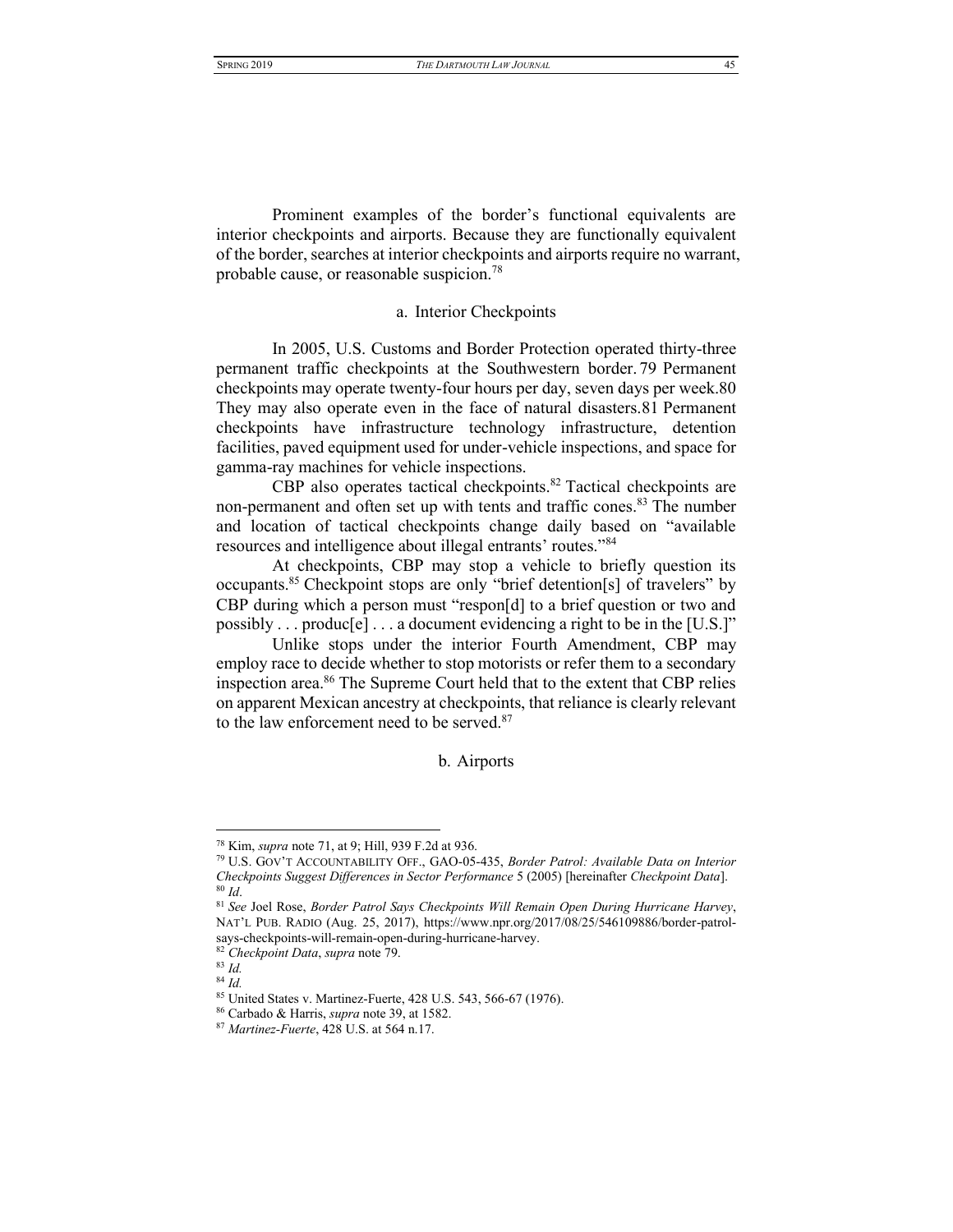Because many airports provide both domestic and international flights, different search and seizure standards can exist at adjacent boarding gates.88 Thus, the purchase of a plane ticket may subject a person to different Fourth Amendment rights at an airport.

Further, any airports receiving international flights are subject to the border search exception.<sup>89</sup> For example, "a search of the passengers and cargo of an airplane arriving at a St. Louis airport after a nonstop flight from Mexico City would clearly be the functional equivalent of a border search.<sup> $\cdot$ 90</sup>

# 3. *100-Mile Border Zone*

<span id="page-12-0"></span>Government officials may arrest illegal immigrants or people committing felonies with no geographic limitation.<sup>91</sup> However, there is a geographic limit for searches conducted under the Immigration and Nationality Act. According to the INA, Government officials have the authority to search for, and eventually seize, illegal immigrants "within a reasonable distance from any external boundary of the United States.<sup> $\frac{922}{8}$ </sup> A reasonable distance is defined as 100 miles from the border.<sup>93</sup> This perimeter follows along land borders, ocean coasts, and Great Lake shores.  $94$ 

This 100-mile border zone, also known as the extended border, encompasses nearly the entire states of Connecticut, Delaware, Florida, Hawaii, Maine, Massachusetts, Michigan, New Hampshire, New Jersey, New York, Rhode Island, and Vermont.<sup>95</sup> It also includes the most populated parts of California and Illinois. The border zone includes roughly 200 million people, constituting about two-thirds of Americans.<sup>96</sup>

A government official may conduct a warrantless search in the 100 mile border zone if (1) the government official has a reasonable certainty that a border was crossed or there exists a high degree of probability that a border was crossed; (2) the official has reasonable certainty that no change in the object of the search occurred between the time of the border crossing and the search; and (3) the official has reasonable suspicion that criminal activity was occurring.<sup>97</sup>

<sup>88</sup> John Rogers, *Bombs, Borders, and Boarding: Combatting International Terrorism at United States Airports and the Fourth Amendment*, 20 SUFFOLK TRANSNAT'L L. REV. 501, 502 (1997). <sup>89</sup> Almeida-Sanchez v. United States, 413 U.S. 266, 273 (1973).

<sup>90</sup> *Id*.

<sup>91</sup> INA § 287(a)(2), (4).

 $92$  INA  $\frac{8}{9}$  287(a)(3).

<sup>93</sup> 8 C.F.R. § 287.1(a)(2).

<sup>&</sup>lt;sup>94</sup> Laila Lalami, *The Border Is All Around Us, and It's Growing*, N.Y. TIMES (Apr. 25, 2017), https://www.nytimes.com/2017/04/25/magazine/the-border-is-all-around-us-and-its-growing.html. <sup>95</sup> *Id.*

<sup>96</sup> *Id.*; AM. C.L. UNION, *The Constitution in the 100-Mile Border Zone*, https://www.aclu.org/other/constitution-100-mile-border-zone. 97 Kim, *supra* not[e 71,](#page-10-1) at 8.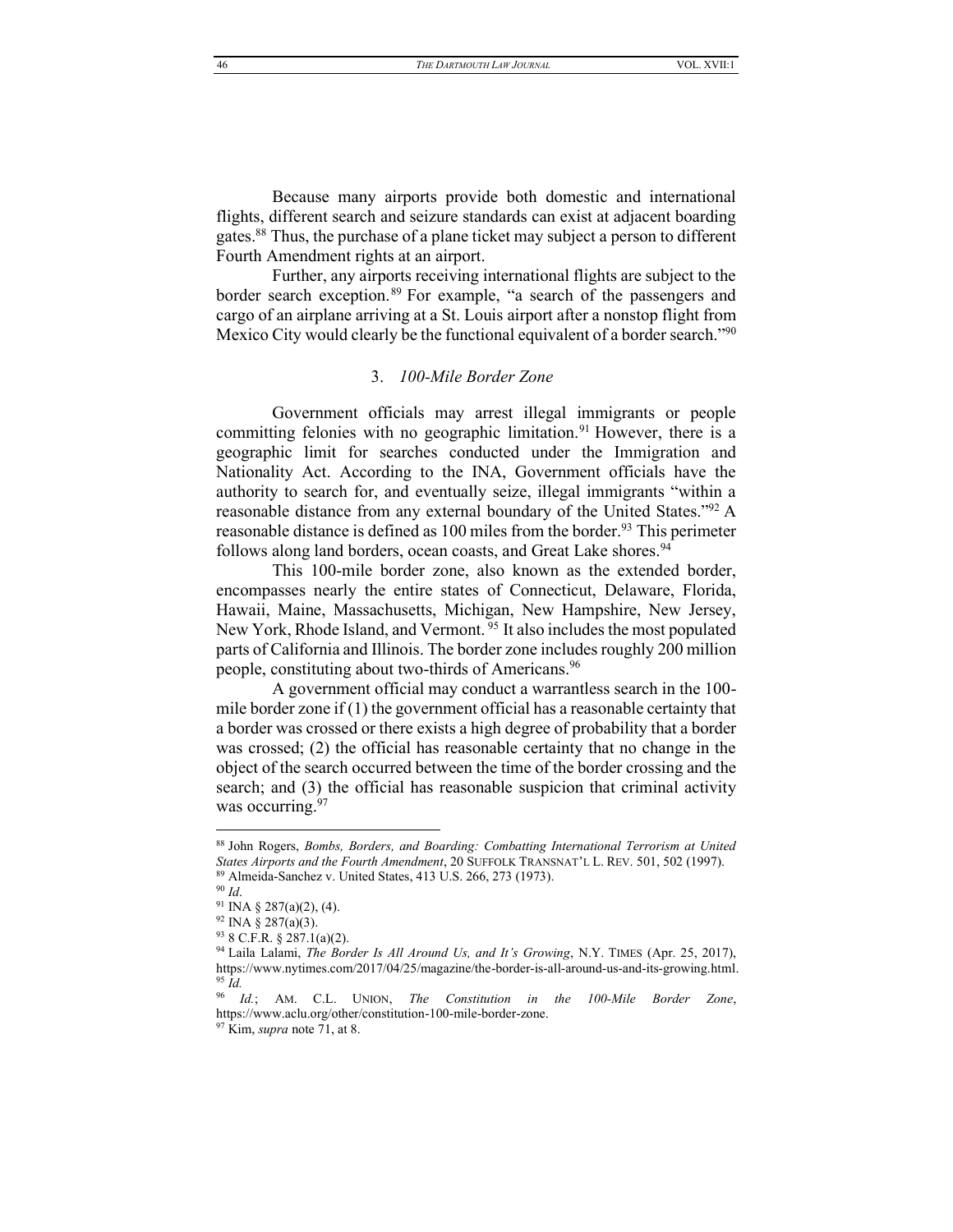The 100-mile border zone gives CBP a geographical limitation on its lowered-suspicion search powers. Within this zone, the CBP may search non-citizens on any "railway car, aircraft, conveyance, or vehicle" with only reasonable suspicion.<sup>98</sup> Within twenty-five miles of the border, CBP may also enter onto private land—although not dwellings—without a warrant.<sup>99</sup> This is a higher threshold level of suspicion than required at the border or its functional equivalents.

# a. Roving Patrols

<span id="page-13-0"></span>U.S. Customs and Border Protection officials may set up roving patrols to supplement checkpoints within the 100-mile border zone.<sup>100</sup> These patrols may be operated by foot, bicycle, or vehicle and may be utilized at bus terminals near the border. A roving patrol officer must have reasonable suspicion that the occupant of a vehicle is undocumented before the officer can detain and ask questions about immigration status.<sup>101</sup>

To stop a person by roving patrol, the requisite reasonable suspicion is based on the circumstances of the person being stopped. In *United States v. Brignoni-Ponce*, CBP agents stopped the defendant's car based on the fact that he appeared to be Mexican.<sup>102</sup> After questioning the passengers, agents determined that they were illegal immigrants.<sup>103</sup> The defendant was then charged with two counts of knowingly transporting illegal immigrants.<sup>104</sup> The defendant moved to suppress the statements of the passengers regarding their status because he claimed that the statements came from an illegal seizure.<sup>105</sup> The Supreme Court held that approving roving-patrol stops of all vehicles in the border area with no suspicion of illegal immigrants would subject residents within 100 miles of the border to unlimited interference with their use of highways.<sup>106</sup> Therefore, the Court limited the exercise of authority granted by federal statute. The Court then held that officers on roving patrol at the border or its functional equivalent may stop vehicles if "they are aware of specific articulable facts, together with rational inferences from those facts, that reasonably warrant suspicion that the vehicles contain aliens who may be illegally in the country." $107$ 

<sup>98</sup> INA § 287(a)(3); 8 U.S.C. § 1357(a)(1).

<sup>99</sup> INA § 287(a)(3).

<sup>100</sup> United States v. Brignoni-Ponce, 422 U.S. 873, 883 (1975) (citing 8 C.F.R. § 287.1(a)).

<sup>101</sup> United States. v. Singh, 415 F.3d 288 (2d Cir. 2005).

<sup>102</sup> *Brignoni-Ponce*, 422 U.S. at 875.

<sup>103</sup> *Id*.

<sup>104</sup> *Id.*

<sup>105</sup> *Id*.

<sup>106</sup> *Id.* at 882-83.

<sup>107</sup> *Id*. at 884.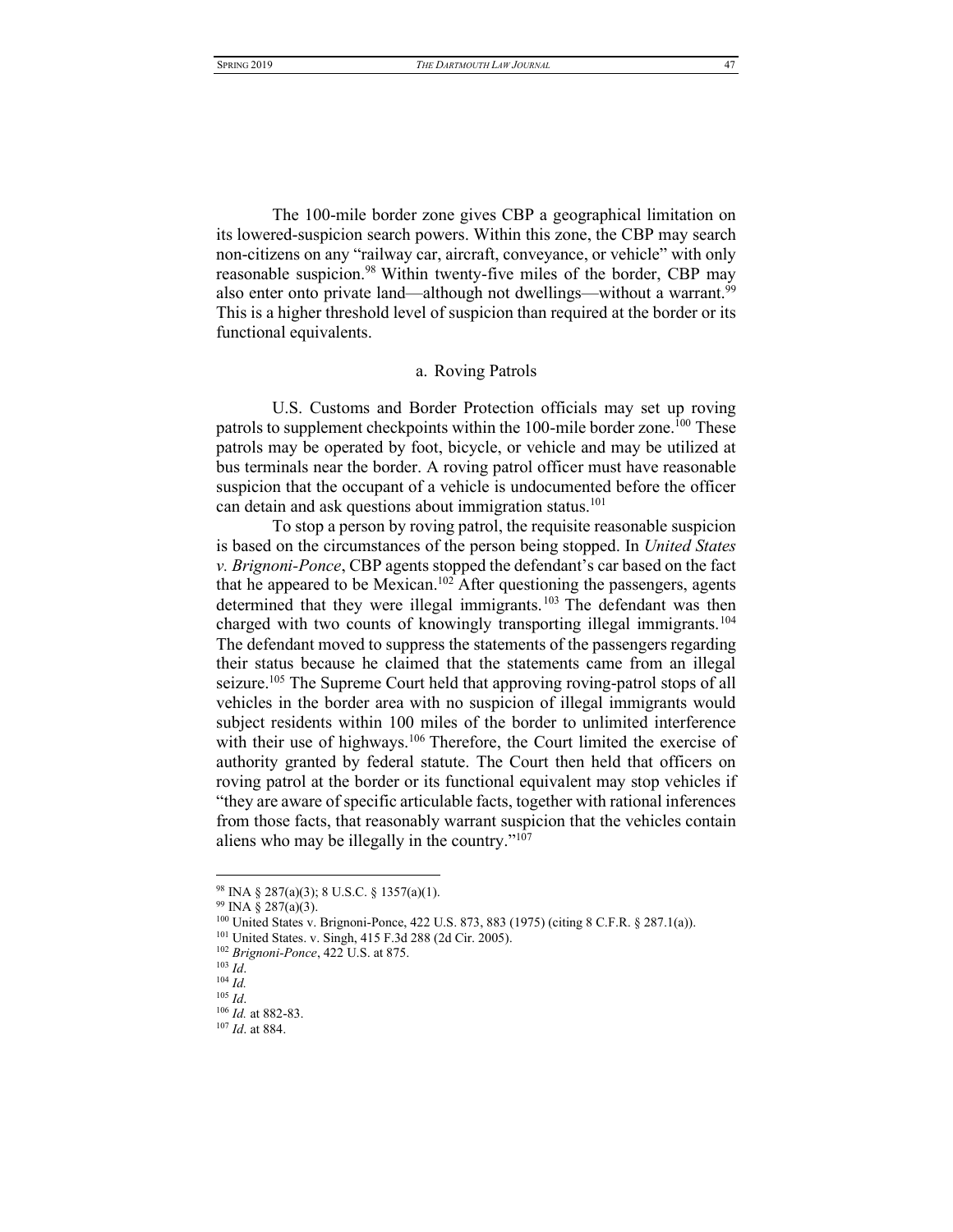48 *THE DARTMOUTH LAW JOURNAL* VOL. XVII:1

There are many factors that are relevant for determining reasonable suspicion for border and immigration enforcement's roving patrols. Officers may consider the vehicle's proximity to the border, a road's usual traffic patterns, and the officer's previous experience with immigrant traffic.<sup>108</sup> The vehicle's proximity to the border is a "paramount factor" in determining reasonable suspicion.109

Officers may also consider vehicle and area characteristics. Vehicles with large compartments that could be used to transport concealed immigrants may support reasonable suspicion.<sup>110</sup> The officer may consider the behavior of the driver or passenger.<sup>111</sup> Thus, there may be reasonable suspicion if a driver is driving erratically or evading officers.<sup>112</sup>

Unlike searches and seizures under the interior Fourth Amendment, race may be used as a basis for suspicion.<sup>113</sup> An officer may recognize a driver's or passenger's appearance, such as their dress and haircut that is the "characteristic appearance of persons who live in Mexico."<sup>114</sup> Officers may also consider the inability of the driver or passengers to speak English.<sup>115</sup> The *Brignoni-Ponce* Court held that the ancestry of the person may not be the single factor which an officer uses to justify his stop.<sup>116</sup> However, "[t]he likelihood that any given person of Mexican ancestry is an alien is high enough to make Mexican appearance a relevant factor.<sup>"117</sup>

#### 4. *Sea*

<span id="page-14-0"></span>CBP works with the U.S. Coast Guard to enforce the border.<sup>118</sup> The U.S. Coast Guard is vested with virtually unlimited authority to stop, board, and search vessels on the high seas and within "customs waters" without any particularized suspicion of wrongdoing or a warrant.<sup>119</sup> Customs waters include the waters within four leagues of the coast of the  $U.S.<sup>120</sup>$  The high

<sup>108</sup> *Id.* at 884-85.

<sup>109</sup> *See* United States v. Villalobos, 161 F.3d 285, 288 (5th Cir. 1998).

<sup>110</sup> *Brignoni-Ponce*, 422 U.S. at 885.

<sup>111</sup> *Id.* at 884.

<sup>112</sup> *Id.* at 885.

<sup>113</sup> Carbado & Harris, *supra* not[e 39,](#page-7-0) at 1578. <sup>114</sup> *Id*.

<sup>115</sup> United States v. Ortiz, 422 U.S. 891, 897 (1975).

<sup>116</sup> *Brignoni-Ponce*, 422 U.S. at 885-86.

<sup>117</sup> *Id.* at 886.

<sup>118</sup> *See Customs and Border Protection, Coast Guard Seize 368 Rounds of Ammo Bound for Guatemala*, U.S. CUSTOMS & BORDER PROTECTION (Sept. 13, 2017), https://www.cbp.gov/newsroom/local-media-release/customs-and-border-protection-coast-guardseize-368-rounds-ammo-bound.

<sup>119</sup> Megan Jaye Kight, *Constitutional Barriers to Smooth Sailing: 14 U.S.C. § 89(A) and the Fourth Amendment*, 72 IND. L. J. 571, 571-572 (1997); 14 U.S.C.A. § 89(a) (2010); 19 U.S.C. § 1581(a) (2017).

<sup>120</sup> 19 U.S.C.A. § 1401(j) (2017).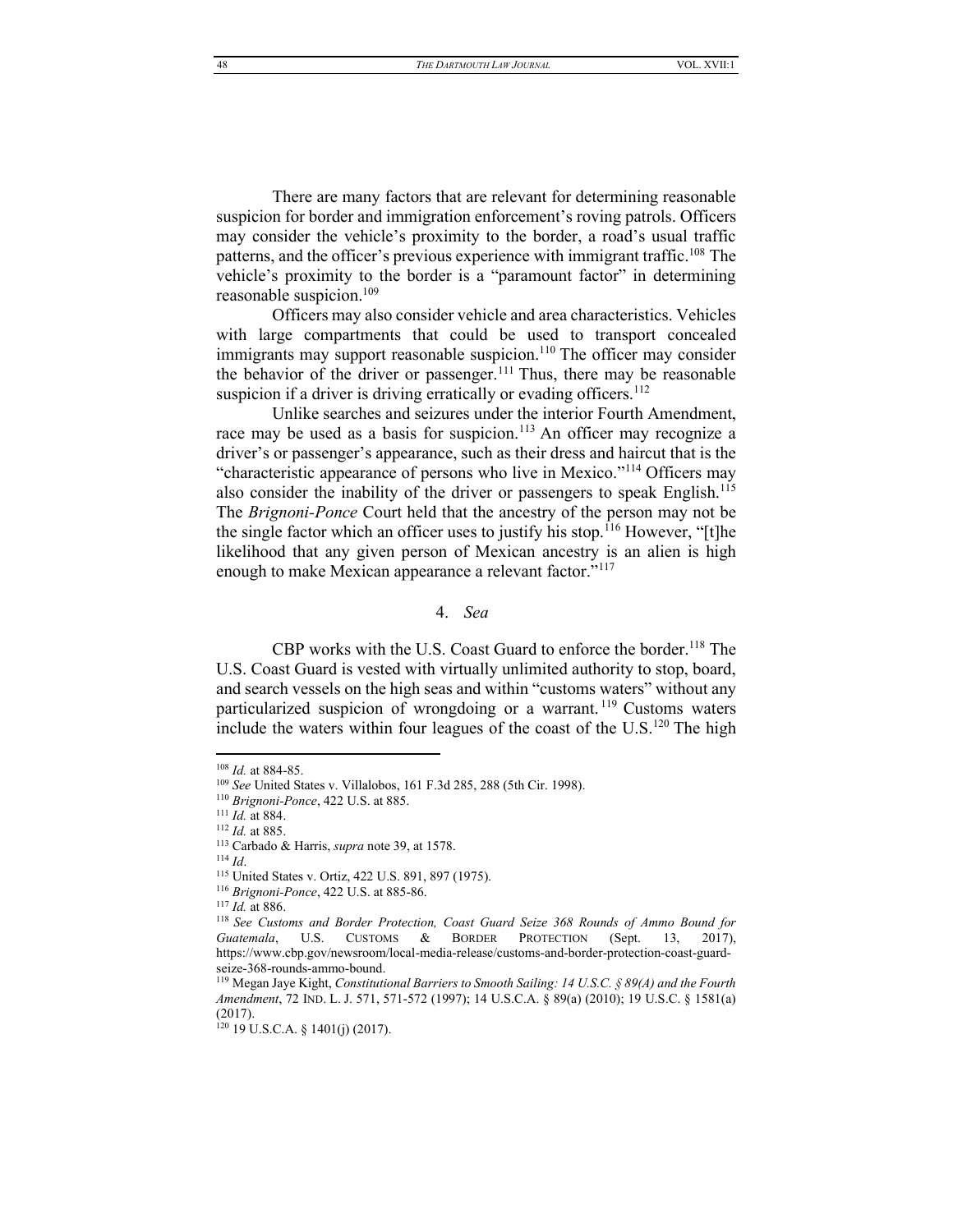seas are the areas outside of customs waters.<sup>121</sup> The Coast Guard may stop and board vessels in customs waters and the high seas for the purposes of "prevention, detection, and suppression of violations of the laws of the  $U.S.^{"122}$ 

The Coast Guard may also conduct border stops. A seizure in high seas may be considered a border search if the seizure occurs at a United States port of entry.<sup>123</sup> A border search may also occur when an officer has 'reasonable certainty'—articulable facts supporting a reasonably certain conclusion—that the vessel sailed from international waters into U.S. territory.124

The reasonable certainty requirement is not clearly defined. <sup>125</sup> However, the Supreme Court noted that "reasonable certainty  $\ldots$  is clearly a higher standard than that of probable cause.<sup> $n^{126}$ </sup> This higher standard requires that "the totality of the circumstances [along] with the officers' knowledge and of which they have reasonably trustworthy information be sufficient in the light of their experience to warrant a firm belief that a border crossing occurred."

When an officer stops someone in territorial waters and bases his decision on ethnicity alone, he does not have reasonable certainty that the vessel came from international waters. <sup>127</sup> Because the reasonable certainty standard is not met, the agent's search or seizure is not subject to the border exception, which implements lower Fourth Amendment standards.<sup>128</sup>

#### <span id="page-15-0"></span>III. CHANGING EXPECTATIONS OF PRIVACY IN THE BORDER REGION

U.S. Customs and Border Protection covers three border regions: the Coastal border, Northern border, and Southwestern border.<sup>129</sup> While the Fourth Amendment standards at each border are the same, the enforcement reality between them is very different. Because the overwhelming amount

<sup>121</sup> 19 U.S.C. § 1701(a) (2017).

 $122$  14 U.S.C.A. § 89(a) (2017).

<sup>123</sup> United States v. Villamonte-Marquez, 462 U.S. 579, 589-92 (1983); *see At Ports of Entry*, *supra*  not[e 58.](#page-9-1)

<sup>124</sup> United States v. Tilton, 534 F.2d 1363, 1366 (9th Cir. 1976).

<sup>125</sup> *Id.*

<sup>126</sup> *Id.* (citing United States v. Kessler, 497 F.2d 277, 279 (9th Cir. 1974)).

<sup>127</sup> Sanchez v. Sessions, 870 F.3d 901, 910 (9th Cir. 2017).

<sup>128</sup> *Id*.

<sup>129</sup> *Sector Profile - Fiscal Year 2017*, UNITED STATES BORDER PATROL (2017), https://www.cbp.gov/sites/default/files/assets/documents/2017-

Dec/USBP%20Stats%20FY2017%20sector%20profile.pdf.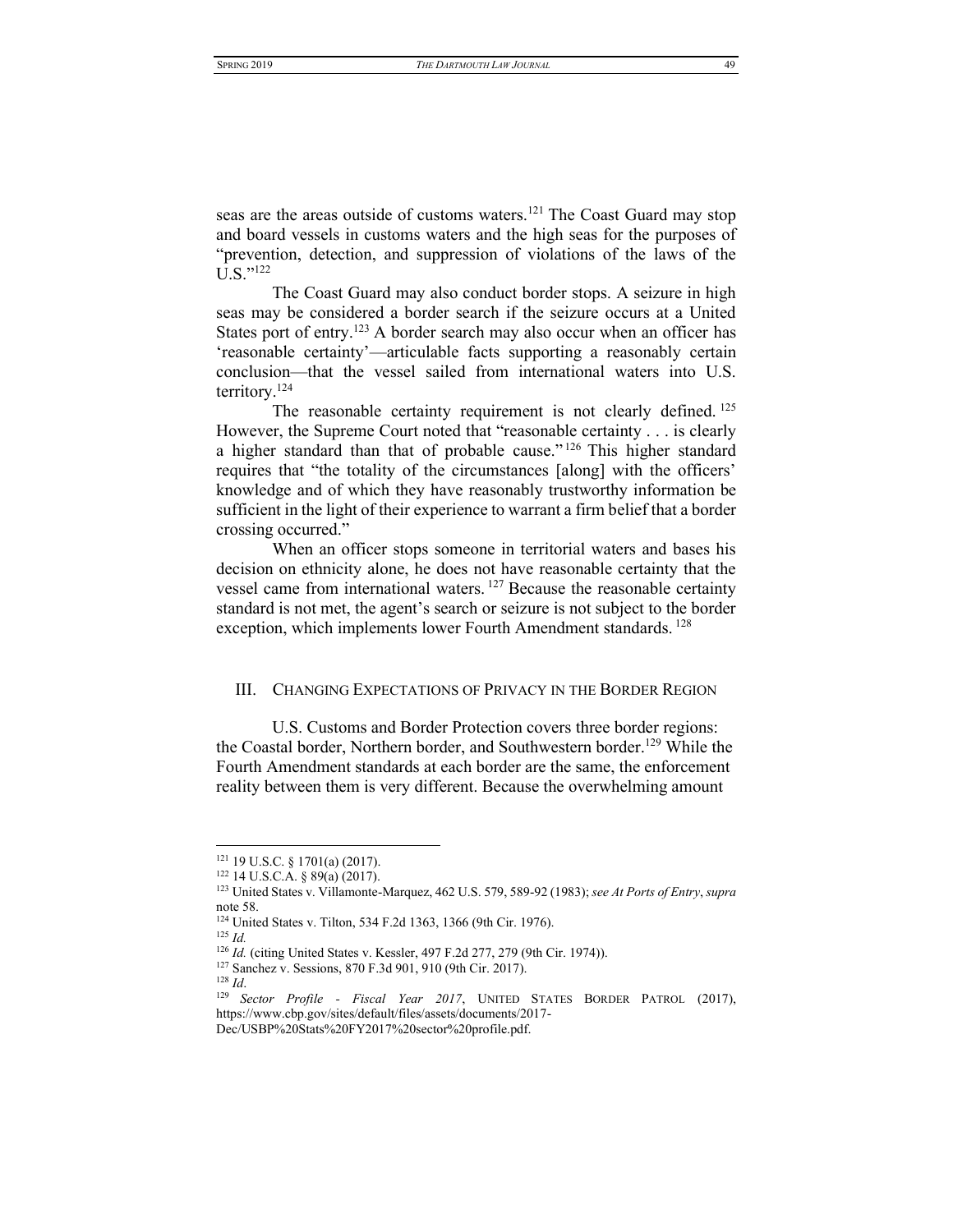of CBP power and money is used near the Southwestern border, this article focuses primarily on the Southwestern border.

The Southwestern border spans more than 2,000 miles of international border with Mexico, encompassing Texas, Arizona, New Mexico, and southern California.<sup>130</sup> The Southwestern border operation is by far, the largest of the sectors. It accounts for over 85% of the total agents staffed and 97% of the total apprehensions of illegal aliens made.<sup>131</sup>

The Southwestern border uses multiple methods to prevent illegal immigration. CBP supports ICE and local law enforcement with its Air branches by using helicopters to interdict those illegally entering the country.<sup>132</sup> CPB also uses its Marine branches to combat illegal immigration by sea. $133$ 

The Southwestern border contains 705 miles of fencing between the U.S. and Mexico.<sup>134</sup> CBP conducts surveillance using sensors to "increase" situational awareness of activity in areas that are difficult to persistently patrol."<sup>135</sup> It also operates 33 permanent checkpoints and up to 182 nonpermanent checkpoints on the Southwestern border.<sup>136</sup>

The Southwestern border demonstrates the transformation in border and immigration enforcement. Through increased militarization of the border, use of invasive technology, and increased cooperation with local law enforcement and ICE, CBP has increased its intrusion upon people's privacy near the Southwestern border.

## <span id="page-16-1"></span>A. INCREASED MILITARIZATION OF THE BORDER

<span id="page-16-0"></span>Militarization occurs when there is "enhanced border policing with the specific aim of highlighting the use of military rhetoric and ideology, as well as military tactics, strategy, technology, equipment and forces . . . . "<sup>137</sup>

50

<sup>&</sup>lt;sup>130</sup> Fact Sheet: Southwest Border Region, U.S. CUSTOMS & BORDER PROTECTION (2013), https://nemo.cbp.gov/air marine/FS Southwest Border Region.pdf; Southwest Border Region, supra note 4.

<sup>&</sup>lt;sup>131</sup> Sector Profile - Fiscal Year 2017, UNITED STATES BORDER PATROL (2017), https://www.cbp.gov/sites/default/files/assets/documents/2017-

<sup>&</sup>lt;sup>132</sup> Southwest Border Region, supra note 4.

 $133 \, Id.$ 

<sup>&</sup>lt;sup>134</sup> Mileage of Pedestrian and Vehicle Fencing by State, U.S. CUSTOMS & BORDER PROTECTION  $(2017),$ https://www.cbp.gov/sites/default/files/assets/documents/2017-Sep/Border%20Patrol%20Fence%20Totals.pdf.

<sup>&</sup>lt;sup>135</sup> CBP's Border Security Efforts: An Analysis of Southwest Border Security Between the Ports of 5, Entry DEP'T  $\rm OF$ **HOMELAND SECURITY** (Feb. 27.  $2017$ ). https://www.oversight.gov/sites/default/files/oig-reports/OIG-17-39-Feb17.pdf.  $136$  *Id.* at 6.

<sup>&</sup>lt;sup>137</sup> Jeremy Slack et al., *The Geography of Border Militarization: Violence, Death and Health in* Mexico and the United States, 15 J. OF LATIN AM. GEOGRAPHY 7, 9 (2016) (internal quotations omitted).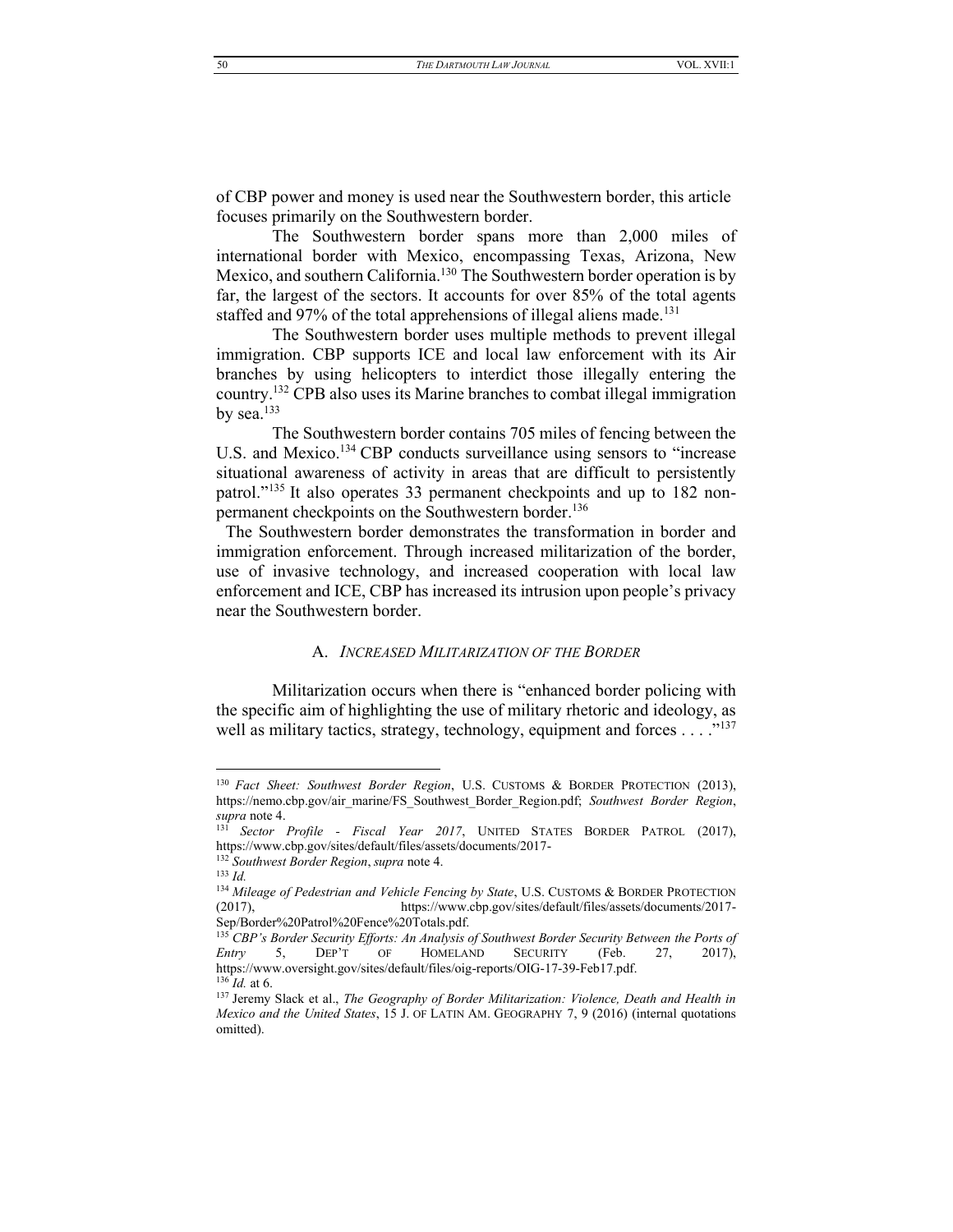This, in turn, conflicts with the human rights of border crossers and residents.138 Recently, funding to enforce the Southwestern border has grown rapidly.<sup>139</sup> For example, funding for the Secure the Border Initiative—an effort to reduce illegal immigration—increased from \$38 million in 2005 to \$800 million in 2010.<sup>140</sup>

CBP also expanded its staff significantly in the past thirty years.<sup>141</sup> CBP increased its numbers from 5,000 agents in 1992 to almost 20,000 as of  $2016<sup>142</sup>$  The Trump administration hopes to continue CBP's expansion to increase the enforcement of immigration laws. <sup>143</sup> According to Former Attorney General Jeff Sessions, "This is a new era [for immigration enforcement]. This is the Trump Era."<sup>144</sup>

Militarization is actually linked to the increase in deaths at the border.145 Scholars have noted that border crossing was lethal prior to the 1990s.146 However, due to drastic enforcement changes, most deaths were concentrated to the southern Arizona region.  $147$  Since the early 2000s, immigrant deaths have increased exponentially, especially in Arizona and Texas.148 The trend of immigrant border deaths continues to move upwards despite the reduction in border apprehensions.<sup>149</sup>

Politicians and government officials alike have used military rhetoric and ideology to describe the border. Politicians have reinforced militarization at the border by recognizing the "War on Drugs,"<sup>150</sup> the "War

<sup>138</sup> *Id*.

<sup>139</sup> *Id.* at 10.

<sup>&</sup>lt;sup>140</sup> Id.; The Rise and Fall of the Secure Border Initiative's High-Tech Solution to Unauthorized *Immigration*, AM. IMMIGRATION COUNCIL (Apr. 15, 2010), https://www.americanimmigrationcouncil.org/research/rise-and-fall-secure-border-

initiative%E2%80%99s-high-tech-solution-unauthorized-immigration.

<sup>141</sup> Christine Stenglein, *Struggling to hang on to 20K officers, Border Patrol looks to hire 5K more*, BROOKINGS INST. (July 7, 2017), https://www.brookings.edu/blog/fixgov/2017/07/07/strugglingto-hang-on-to-20k-officers-border-patrol-looks-to-hire-5k-more/.

<sup>&</sup>lt;sup>142</sup> Ted Hesson, *Sessions signals immigration crackdown: 'This is the Trump era'*, POLITICO (Apr. 11, 2017), https://www.politico.com/story/2017/04/jeff-sessions-immigration-crackdown-237109. <sup>143</sup> *Id.*

<sup>144</sup> *Id.*

<sup>145</sup> Slack et al., *supra* not[e 137,](#page-16-1) at 10.

<sup>146</sup> *Id.* 

<sup>147</sup> *Id.*

<sup>148</sup> *Id.* <sup>149</sup> *Id.* at 11.

<sup>&</sup>lt;sup>150</sup> Tom LoBianco, *Report: Aide says Nixon's war on drugs targeted blacks, hippies*, CNN (Mar. 24, 2016), https://www.cnn.com/2016/03/23/politics/john-ehrlichman-richard-nixon-drug-warblacks-hippie/index.html.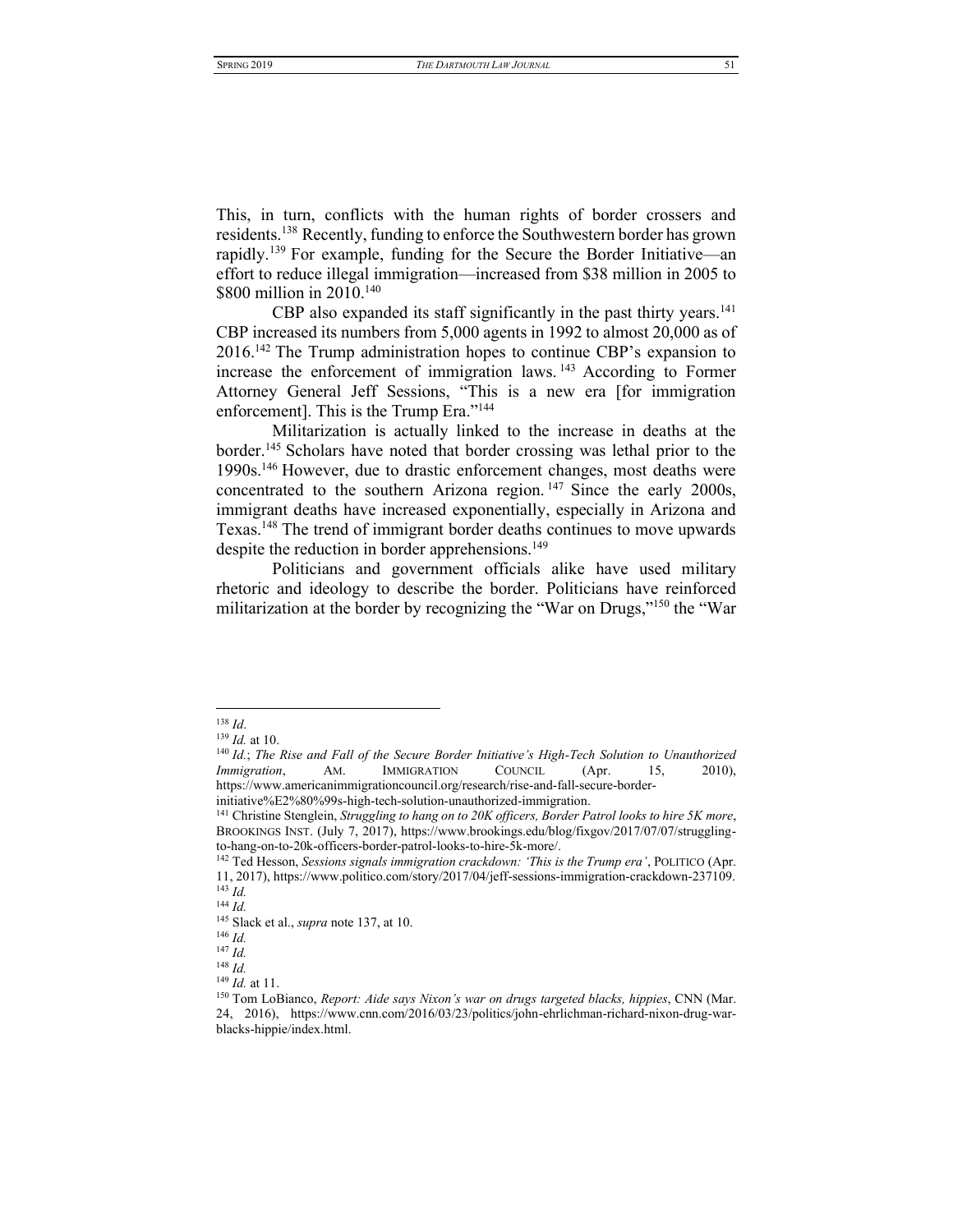on Terror,"<sup>151</sup> and the "War on the Border."<sup>152</sup> CBP officials frequently evoke images of terrorists and foreign threats materializing at the Southwestern Border.<sup>153</sup> In fact, CBP's mission focuses on "protecting the public from dangerous people and materials . . . . "<sup>154</sup> The agency believes and aspires to "protect the American people against terrorists and the instruments of terror."<sup>155</sup>

CBP has further militarized the Southwestern border by hiring former military members and employing military equipment.<sup>156</sup> As employees, former military members transformed the CBP's organizational culture to that of the military branches.<sup>157</sup> While military forces are trained to engage enemy combatants, this approach fails on border because undocumented immigrants are not enemy combatants.<sup>158</sup>

Militarization was also enforced due to the rearrangement of CBP.<sup>159</sup> The dissolution of the Immigration and Naturalization Services, the organization which formerly encompassed CBP, led to a drastic change in border security strategy.<sup>160</sup> CBP implemented the Consequence Delivery System (CDS) in 2011.<sup>161</sup> CDS included practices which "escalate[d] punishments for undocumented migrants apprehended along the [Southwestern] border and play[ed] a key role in the 'whole of government' approach that involves all levels of law enforcement across several agencies in immigration enforcement."<sup>162</sup>

In implementing CDS, U.S. Customs and Border Protection employed actions on apprehended immigrants, including (1) repatriation to Southwestern border locations far from where the immigrant was apprehended; (2) formal removal orders carrying bars on future admission to the U.S.; (3) notices to appear before immigration judges with the possibility of the immigrant's removal from the U.S.; and (4) prosecution for federal immigration crimes carrying sentences of months and even years.<sup>163</sup> CDS led

 $^{160}\,Id.$ 

<sup>151</sup> Nicholas Schmidle, Trump's Pentagon Tries to Move on From the War on Terror, NEW YORKER (Jan. 19, 2018), https://www.newyorker.com/news/news-desk/trumps-pentagon-tries-to-move-onfrom-the-war-on-terror.

<sup>&</sup>lt;sup>152</sup> Todd Miller, *War on the Border*, N.Y. TIMES (Aug.  $17, 2013$ , http://www.nytimes.com/2013/08/18/opinion/sunday/war-on-the-border.html.

<sup>&</sup>lt;sup>153</sup> Slack et al., *supra* note 138, at 12. <sup>154</sup> About CBP, U.S. CUSTOMS & BORDER PROTECTION (Nov. 21, 2016),

https://www.cbp.gov/about.

 $^{155}$   $\overline{Id}$ .

 $156$  Slack et al., *supra* note 137, at 11.

 $157$  *Id* 

 $158$  *Id.* 

 $159$  *Id.* at 12.

<sup>&</sup>lt;sup>161</sup> Randy Capps et al., Advances in U.S.-Mexico Border Enforcement: A Review of the Consequence Delivery System 1 (May 2017).

 $162$  Slack et al., *supra* note 137, at 12.

<sup>&</sup>lt;sup>163</sup> Capps et al., *supra* note 161, at 1.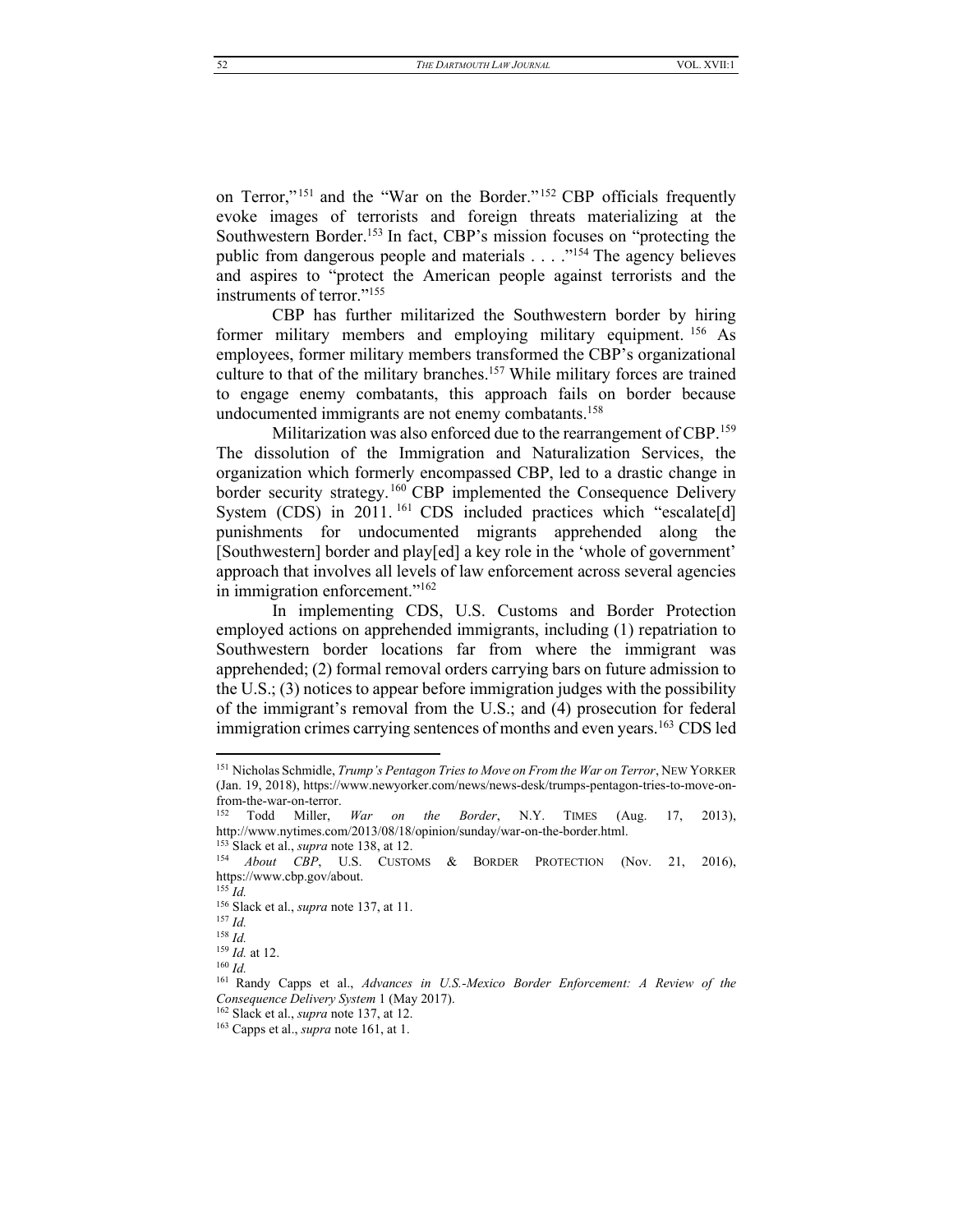local law enforcement and other officials to act as immigration authorities, detaining people for alleged immigration offenses. <sup>164</sup> This also led to increased incarceration rates and lengths of sentences for immigration offenders.165

There also exists a decline in immigrants prevailing on their cases for legal status.<sup>166</sup> Only 16,058 people prevailed in their immigration cases from February 1 to July 31, 2017, allowing them to stay in the U.S.<sup>167</sup> This marks a 20.7 percent decline from the same time period in  $2016$ .<sup>168</sup>

The increase in orders for removal and decrease in prevailing on immigration cases could be due to the changes in priority deportation. Under the Obama administration, only "13 percent of the estimated 11 million unauthorized immigrants were considered a priority for deportation because of a disqualifying criminal conviction, recent removal order, or recent illegal entry . . . .<sup>"169</sup> President Trump expanded the pool dramatically with his executive order on interior enforcement. <sup>170</sup> Trump's Executive Order "Enhancing Public Safety in the Interior of the United States" defied enforcement priorities and placed all unauthorized individuals—and even some authorized individuals<sup>171</sup>—at risk of deportation, including families, long-time residents, and Dreamers, people brought to the U.S. as children.<sup>172</sup>

These trends have "fundamentally reshaped how migrants experience the border, as well as conveniently framed an ever-expanding majority as 'criminal aliens' due to the changes in prosecution [of migrants]  $\ldots$  . <sup>"173</sup> The increase of enforcement tactics and addition of

<sup>164</sup> Slack et al., *supra* not[e 137,](#page-16-1) at 12.

<sup>165</sup> *Id.*

<sup>166</sup> Maria Sacchetti, *Deportation orders increase under Trump; fewer migrants prevail in court*, CHICAGO TRIBUNE (Aug. 8, 2017), http://www.chicagotribune.com/news/nationworld/politics/ctdeportation-orders-trump-20170808-story.html.

<sup>167</sup> *Id.*

<sup>168</sup> *Id.*

<sup>169</sup> Muzaffar Chishti & Jessica Bolter, *The Trump Administration at Six Months: A Sea Change in Immigration Enforcement*, MIGRATION POL'Y INST. (July 19, 2017), https://www.migrationpolicy.org/article/trump-administration-six-months-sea-changeimmigration-enforcement.

<sup>170</sup> *Id*.

<sup>171</sup> *See* Masha Gessen, *In America, Naturalized Citizens No Longer Have an Assumption of Permanence*, NEW YORKER (June 18, 2018), https://www.newyorker.com/news/our-columnists/inamerica-naturalized-citizens-no-longer-have-an-assumption-of-permanence.

<sup>172</sup> Exec. Order. No. 13768, 82 Fed. Reg. 8799, 2017-02102 (2017). For a summary of the executive order, *see Summary of Executive Order "Enhancing Public Safety in the Interior of the United States"*, AM. IMMIGRATION COUNCIL (May 19, 2017), https://www.americanimmigrationcouncil.org/immigration-interior-enforcement-executive-order. <sup>173</sup> Slack et al., *supra* not[e 137,](#page-16-1) at 12.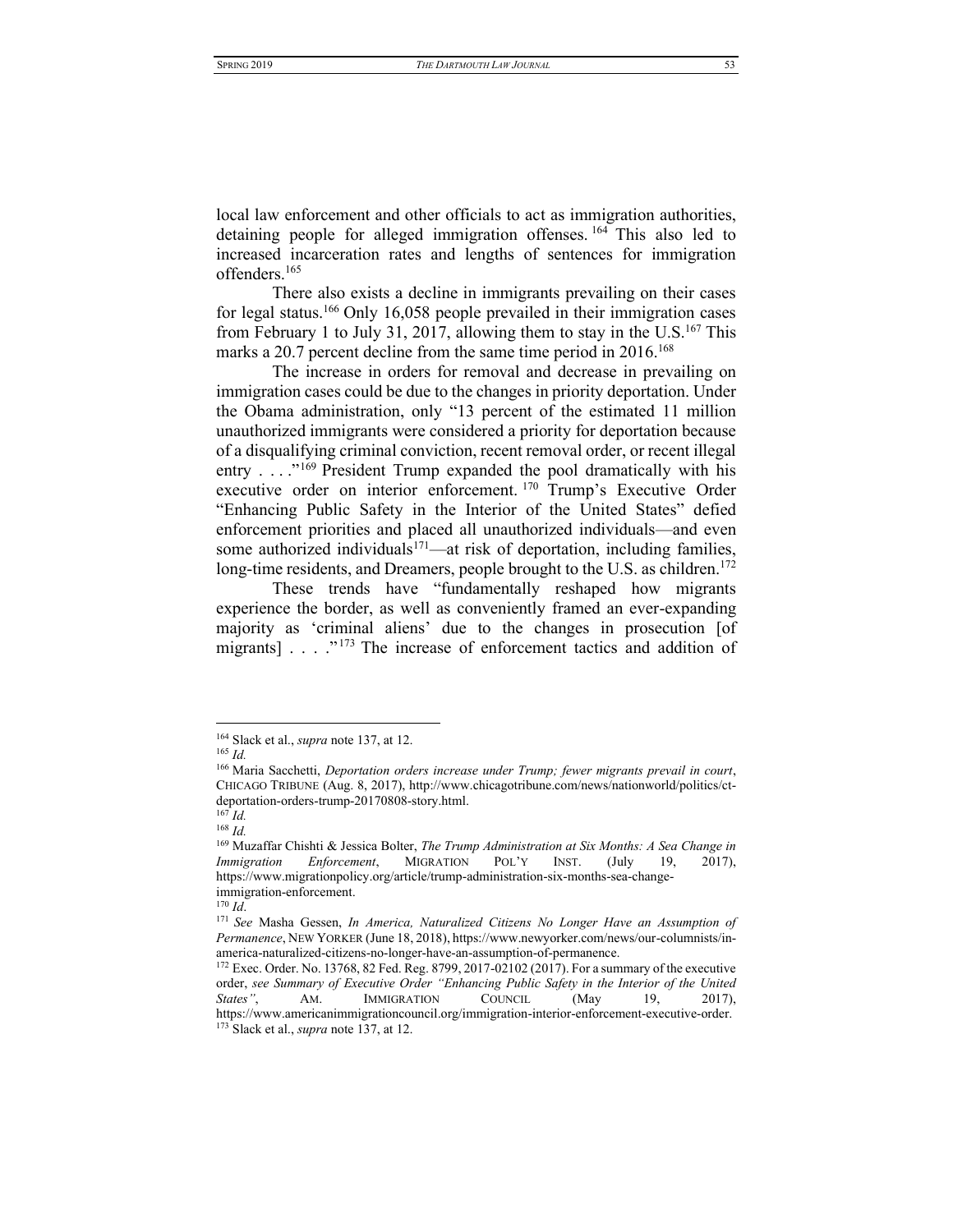<span id="page-20-0"></span>military rhetoric enforce the militarization of the Southwestern border.<sup>174</sup> The fueling of CBP's budget by the government only adds fuel to this flame.

# <span id="page-20-1"></span>B. *INVASIVE TECHNOLOGY*

U.S. Customs and Border Protection uses technology to supplement its forces and respond to the changing threat environment.  $175$  CBP's technological advances have changed the way it screens incoming people and cargo and secures the border. <sup>176</sup> Unsurprisingly, the Department of Homeland Security continued to increase its funding of border technology.<sup>177</sup> In fact, estimates say that spending on global border control and biometrics will double to \$16.5 billion in 2012 to \$32.5 billion by  $2021$ .<sup>178</sup>

The agency is using technology to reduce wait times for travelers.<sup>179</sup> CBP incorporates biometrics into passports which makes inspections more efficient and accurate.<sup>180</sup> The agency also uses Automated Passport Control kiosks and the Mobile Passport Control smartphone app to quickly accept travelers. <sup>181</sup> CBP's automated cargo processing reduces wait times as well.<sup>182</sup>

CBP continues to use cameras to facilitate its operations, including officer body-worn cameras, fixed-tower cameras, and remote and mobile surveillance systems.<sup>183</sup> Its Remote Video Surveillance Systems are already in use in Texas and Arizona. <sup>184</sup> RVSS employs day and night cameras, loudspeakers, and floodlights. <sup>185</sup> They also have motion and seismic detectors which may trigger alerts to CBP.<sup>186</sup> Air and Marine Operations use

<sup>174</sup> *Id.* at 11-12.

<sup>175</sup> R. Gil Kerlikowske, *Technology: Force Multiplier and Facilitation Tool, U.S. Customs and Border Protection*, U.S. CUSTOMS & BORDER PROTECTION (May 31, 2016), https://www.cbp.gov/newsroom/blogs/technology-force-multiplier-and-facilitation-tool. <sup>176</sup> *Id*.

<sup>&</sup>lt;sup>177</sup> See Budget-in-Brief: Fiscal Year 2016 38, DEP'T OF HOMELAND SECURITY, https://www.dhs.gov/sites/default/files/publications/FY\_2016\_DHS\_Budget\_in\_Brief.pdf (raising the budget from \$351 million in 2014 to \$373.5 million in 2016).

<sup>178</sup> *Exclusive – Q&A with Immigration, Border Management Expert on Security, Tech Market*, HOMELAND SECURITY TODAY (Jan. 30, 2015), https://www.hstoday.us/channels/global/exclusiveq-a-with-immigration-border-management-expert-on-security-tech-market/.

<sup>179</sup> Kerlikowske, *supra* not[e 175.](#page-20-1)

<sup>180</sup> *Id.*

<sup>181</sup> *Id*.

<sup>182</sup> *Id*. <sup>183</sup> *Id*.

<sup>&</sup>lt;sup>184</sup> Tobias Naegele, *Technology is Border Patrol's 'Highest Need'*, GOVTECHWORKS, https://www.govtechworks.com/technology-is-border-patrols-highest-need/#gs.QtPiOZc. <sup>185</sup> *Id.*

<sup>186</sup> *Id.*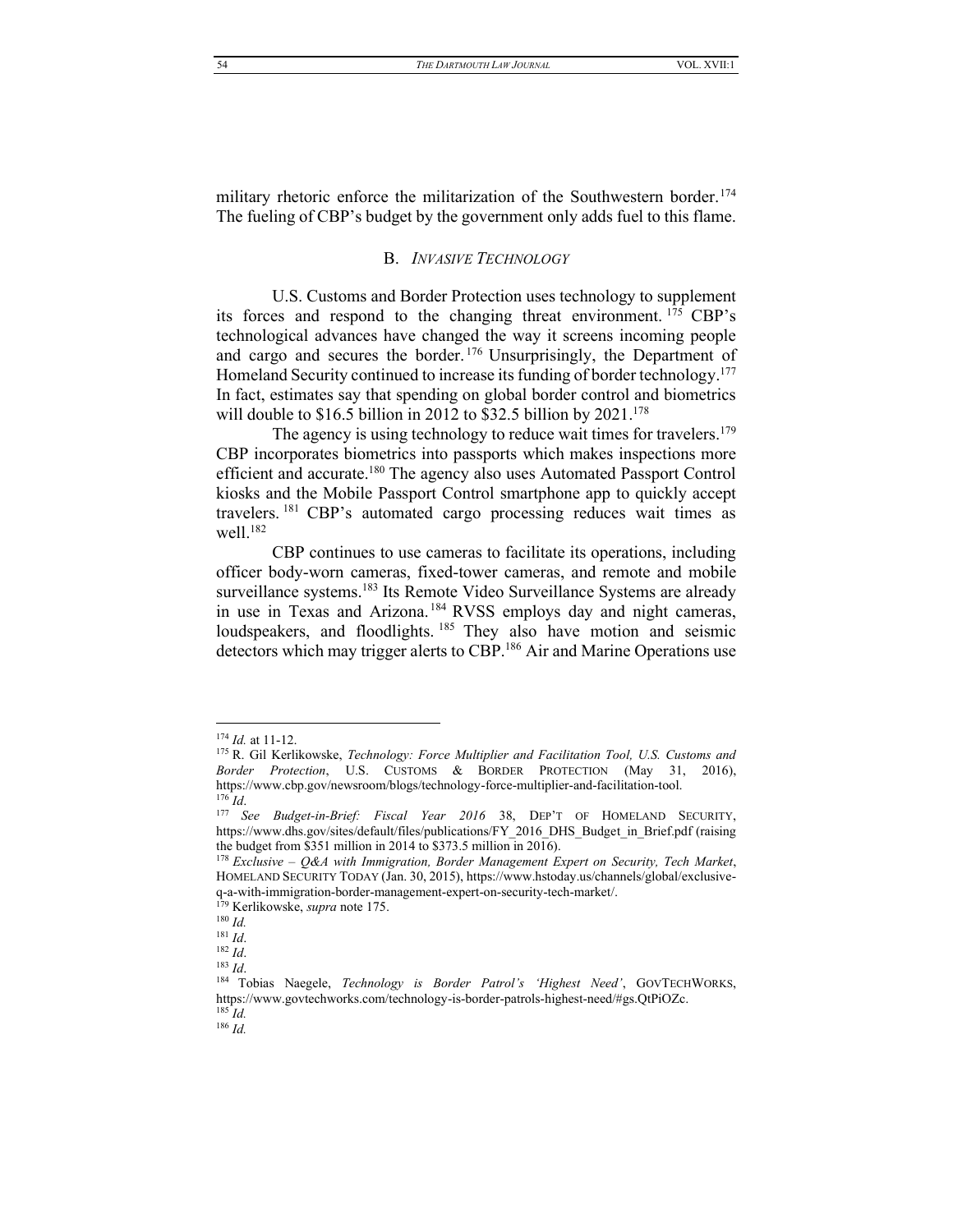drones and aircrafts to capture full-motion video to detect issues at the border through video and audio.<sup>187</sup>

The future of CBP's border security technology is shown annually at the Border Security Expo where DHS officials can browse booths with the "latest inventions to survey and protect the United States' border."<sup>188</sup>

# <span id="page-21-0"></span>C. INCREASED COOPERATION WITH LOCAL LAW ENFORCEMENT AND ICE

While the federal government is responsible for enforcing the civil provisions of immigration laws, state and local law enforcement support the federal government by enforcing the criminal provisions of immigration laws.<sup>189</sup> Most jurisdictions also permit police officers to question people about their immigration status during criminal matters, such as traffic stops. $190$ 

Additionally, local authorities may be permitted to take on the federal government's role in immigration enforcement.<sup>191</sup> Section 287(g) of the Immigration and Nationality Act permits DHS to enter into agreements with state and local law enforcement agencies to allow them to enforce federal immigration law in jails or in the course of their regular work.<sup>192</sup>

U.S. Immigration and Customs Enforcement (ICE), the "investigative arm of the Department of Homeland Security," also works with state and local law enforcement.<sup>193</sup> ICE offers state and local law enforcement technological access to multiple federal databases which includes criminal and civil immigration information.<sup>194</sup> ICE may also use state driver's license databases to locate immigrants for enforcement

<sup>&</sup>lt;sup>187</sup> Kerlikowske, supra note 175; Border Patrol - High Tech Equipment, U.S. CUSTOMS & BORDER PROTECTION (Mar. 20, 2017), https://www.cbp.gov/newsroom/photo-gallery/photolibrary/border-patrol-high-tech-equipment.

<sup>&</sup>lt;sup>188</sup> Meredith Hoffman, The Future of Border Securing Technology is Here and It's Terrifying, VICE (Apr. 20, 2016), https://www.cbp.gov/newsroom/photo-gallery/photo-library/border-patrol-hightech-equipment.

<sup>&</sup>lt;sup>189</sup> Christie Hobbs, State-Federal Partnerships in Immigration Enforcement: Is the Trend Right for Texas?, 8 TEX. TECH. ADMIN. L.J. 141, 146 (2007).  $190$  *Id.* 

<sup>&</sup>lt;sup>191</sup> Id. at 147; INA of 1952  $\frac{8}{287(g)}$  (1996).

<sup>&</sup>lt;sup>192</sup> Untangling The Immigration Enforcement Web 28, NAT'L IMMIGRATION L. CTR. (Sep. 2017), https://www.nilc.org/wp-content/uploads/2017/09/Untangling-Immigration-Enforcement-Web-2017-09.pdf [hereinafter Enforcement Web].

<sup>&</sup>lt;sup>193</sup> Difference between U.S. Customs and Border Protection (CBP), U.S. Citizenship and Immigration Services (USCIS) and U.S. Immigration and Customs Enforcement (ICE), U.S. **BORDER CUSTOMS** & **PROTECTION** (Nov. 13.  $2015$ , https://help.cbp.gov/app/answers/detail/a id/1040/~/difference-between-u.s.-customs-and-borderprotection-%28cbp%29%2C-u.s.-citizenship.<br><sup>194</sup> Enforcement Web, supra note 192, at 3.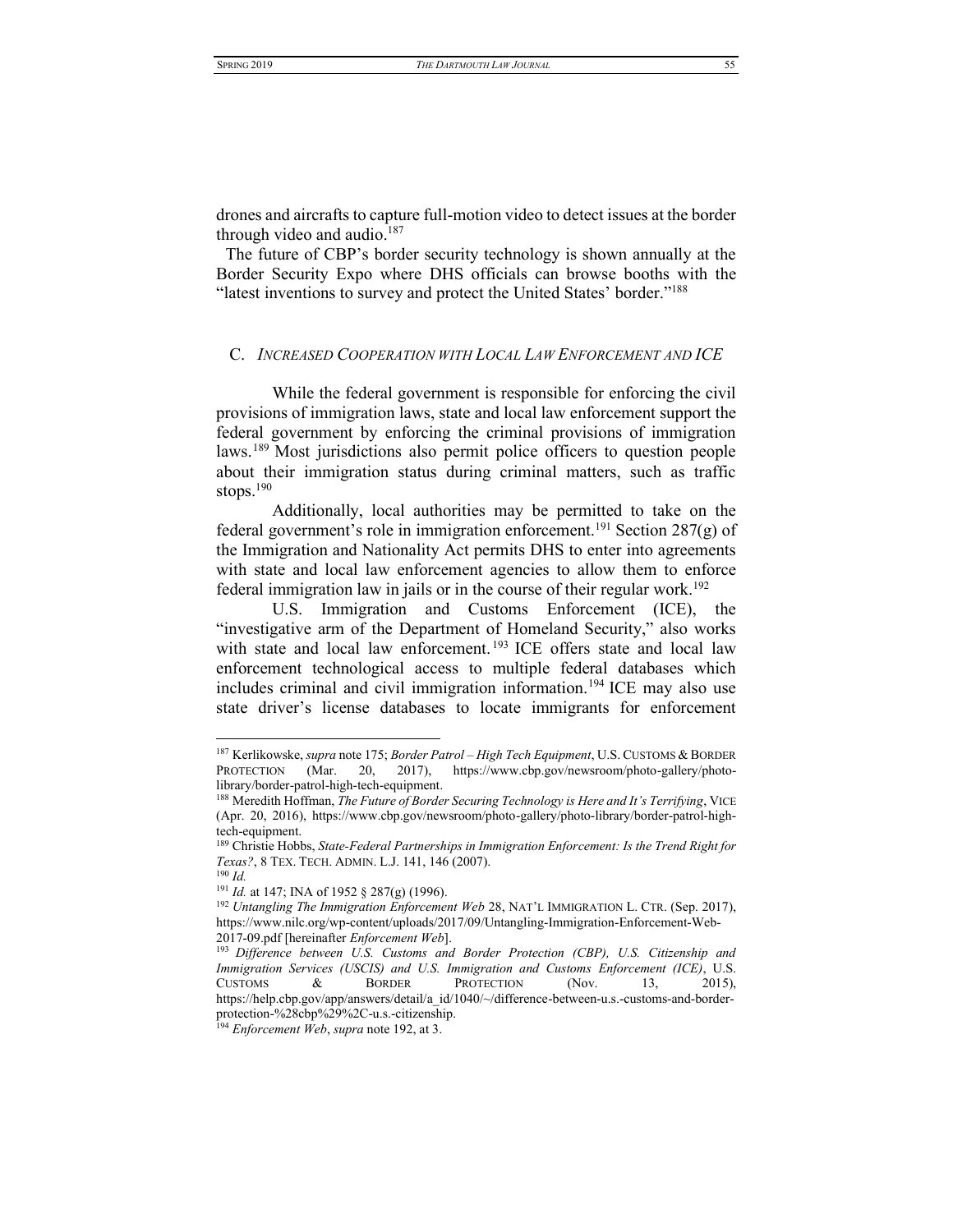purposes.<sup>195</sup> Additionally, "[j]ail authorities give ICE agents access to jails and lists of arrestees, enabling the agency to target individuals for deportation."<sup>196</sup>

Some states have taken border patrol into their own hand. Texas, for example, formed its own police force to patrol the Southwestern border, supplementing CBP.<sup>197</sup> The Texas border police force deploys boats on the Rio Grande, helicopters in the air, and hundreds of black-and-white patrol cars on South Texas highways.<sup>198</sup> According to Rio Grande Valley residents, the additional troopers have turned the area into a police state.<sup>199</sup>

# <span id="page-22-0"></span>IV. RETHINKING THE FOURTH AMENDMENT STANDARDS IN THE BORDER REGION

Courts determine the reasonableness of a search or seizure by balancing the degree to which the search or seizure intrudes upon the person's privacy and the degree to which the search is needed for the promotion of legitimate governmental interests.<sup>200</sup> While this test has determined reasonableness for years, the test should be reevaluated due to the changes presented by the breadth of border and immigration enforcement.

Although the government maintains its legitimate interest in border and immigration enforcement, changes at the Southwestern border have increased the government's intrusion on privacy. While searches and seizures at the border are reasonable per se, searches and seizures within the border should be reevaluated. Therefore, the increase in border and immigration enforcement measures begs for a reevaluation of reasonableness at the Southwestern border.

The main source of change in the reasonableness balancing test comes from the increased government intrusion on privacy. The degree to which the search is needed for the promotion of legitimate government interests is largely unchanged at the border but should include the broader interest in reducing violations of the Fourth Amendment.

<sup>195</sup> *Id.* at 16.

<sup>196</sup> *Id.* at 3.

<sup>&</sup>lt;sup>197</sup> John Burnett, *Texas Created Its Own Border Patrol Police*, But Is It Necessary?, NAT'L PUB. RADIO (Sept. 4, 2015), https://www.npr.org/2015/09/04/437596910/texas-created-its-own-borderpatrol-police-but-is-it-necessary.

<sup>198</sup> *Id.*

<sup>&</sup>lt;sup>199</sup> John Burnett, *In Texas, Complaints Of Too Many Trooper With Too Little To Do*, NAT'L PUB. RADIO (Sept. 5, 2015), https://www.npr.org/2015/09/05/437768153/in-texas-complaints-of-toomany-troopers-with-too-little-to-do.

<sup>200</sup> Virginia v. Moore, 553 U.S. 164, 171 (2008) (citing Wyoming v. Houghton, 526 U.S. 295, 300 (1999)).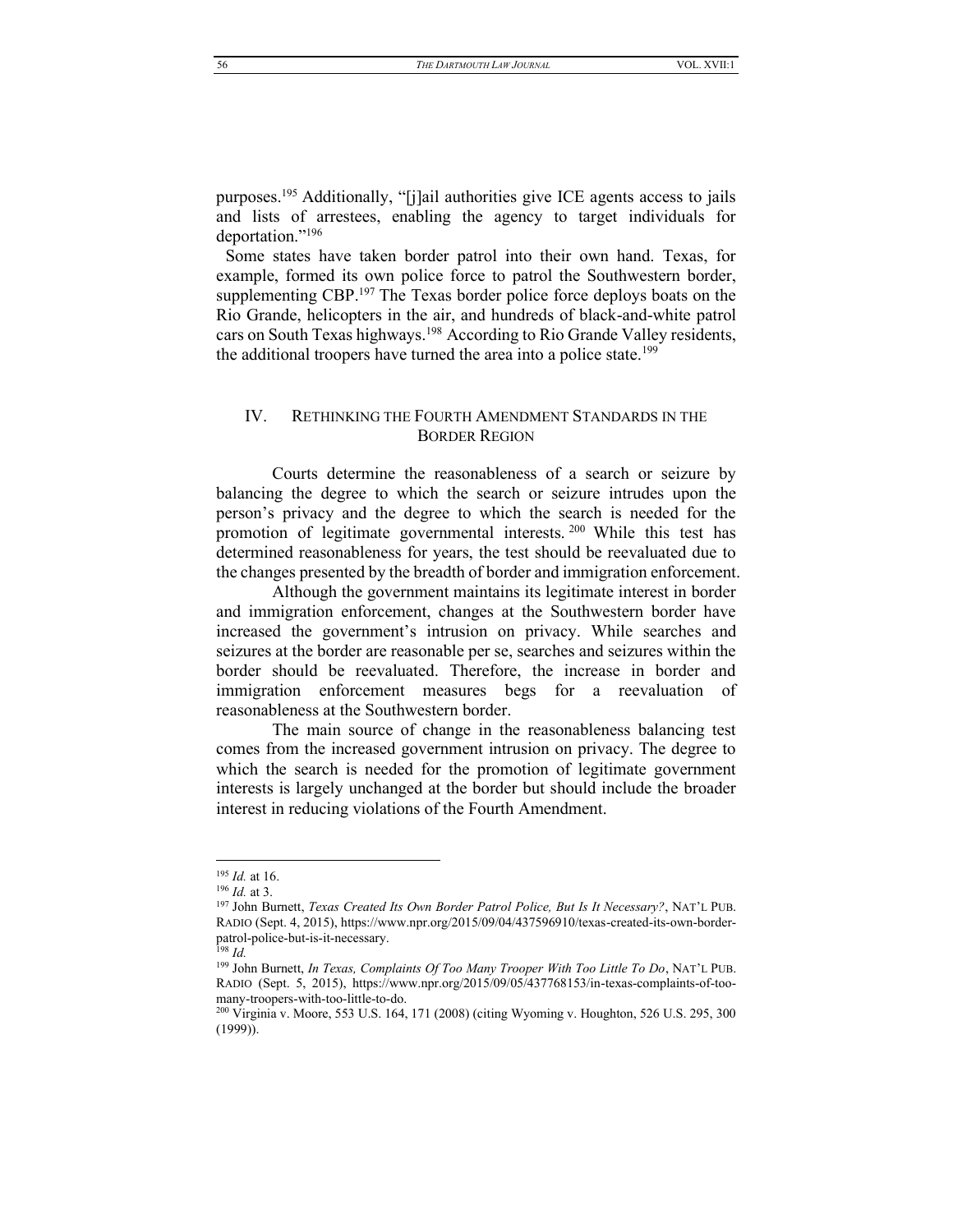#### A. *REWEIGHING PRIVACY*

<span id="page-23-0"></span>In determining whether a search or seizure is reasonable, courts must consider the intrusion upon a person's privacy. Courts must consider the current state of the intrusion, including any changes affecting the scope of the intrusion. At the Southwestern border, three major changes created a greater intrusion upon privacy: the border's militarization, advancement of technology, and cooperation with state and local law enforcement. Additionally, CBP officers' use of force demonstrates the intrusion upon the privacy right for personal security.

# 1. *Effects of Militarization*

<span id="page-23-1"></span>The border's militarization increased the degree of the government's intrusion upon privacy. The government engages in an unjustifiable intrusion upon privacy "whenever the monitoring of its citizens results in the abuse of its power."<sup>201</sup> This abuse may come from the creation of feeling constantly monitored by the government.<sup>202</sup>

Residents of border towns face constant monitoring by CBP. <sup>203</sup> While these citizens do not fear undocumented immigrants, they do fear CBP.204 They feel that CBP is threatening.205 One border resident told the New York Times that "there is fear [of CBP] everywhere.<sup>"206</sup> Reports of heavy-handedness by border agents have bred mistrust among border residents.<sup>207</sup> "The fears of the community are compounded by the fact that many families live in mixed-status households, where some members are living in the country legally and others aren't, creating a fear of separation.<sup> $v_{208}$ </sup> This sense of paranoia due to being monitored was caused by the crushing presence of CBP and its militarization. CBP's paranoia-causing presence demonstrates its abuse of power. This abuse of power causes increased intrusions into border residents' privacy.

<sup>207</sup> Castillo, *supra* note 205.

<sup>201</sup> Kimberly D. Bailey, *Watching Me: The War on Crime, Privacy, and the State*, 47 U.C. DAVIS L. REV. 1539, 1545 (2014).

 $\frac{1}{202}$  *Id.* 

<sup>203</sup> Shikha Dalmia, *How America turned this Arizona town into a police state*, THE WEEK (Aug. 29, 2017), http://theweek.com/articles/719688/how-america-turned-arizona-border-town-into-policestate.

<sup>204</sup> *Id*.

<sup>205</sup> Mariano Castillo, *For those living on border, security is complicated subject*, CNN (July 21, 2013), https://www.cnn.com/2013/07/21/us/immigration-border-security/index.html.

<sup>206</sup> John M. Broder, *Immigration Raids, Far From Border, Draw Criticism*, N.Y. TIMES (June 15, 2004), http://www.nytimes.com/2004/06/15/us/immigration-raids-far-from-border-drawcriticism.html.

<sup>208</sup> *Id.*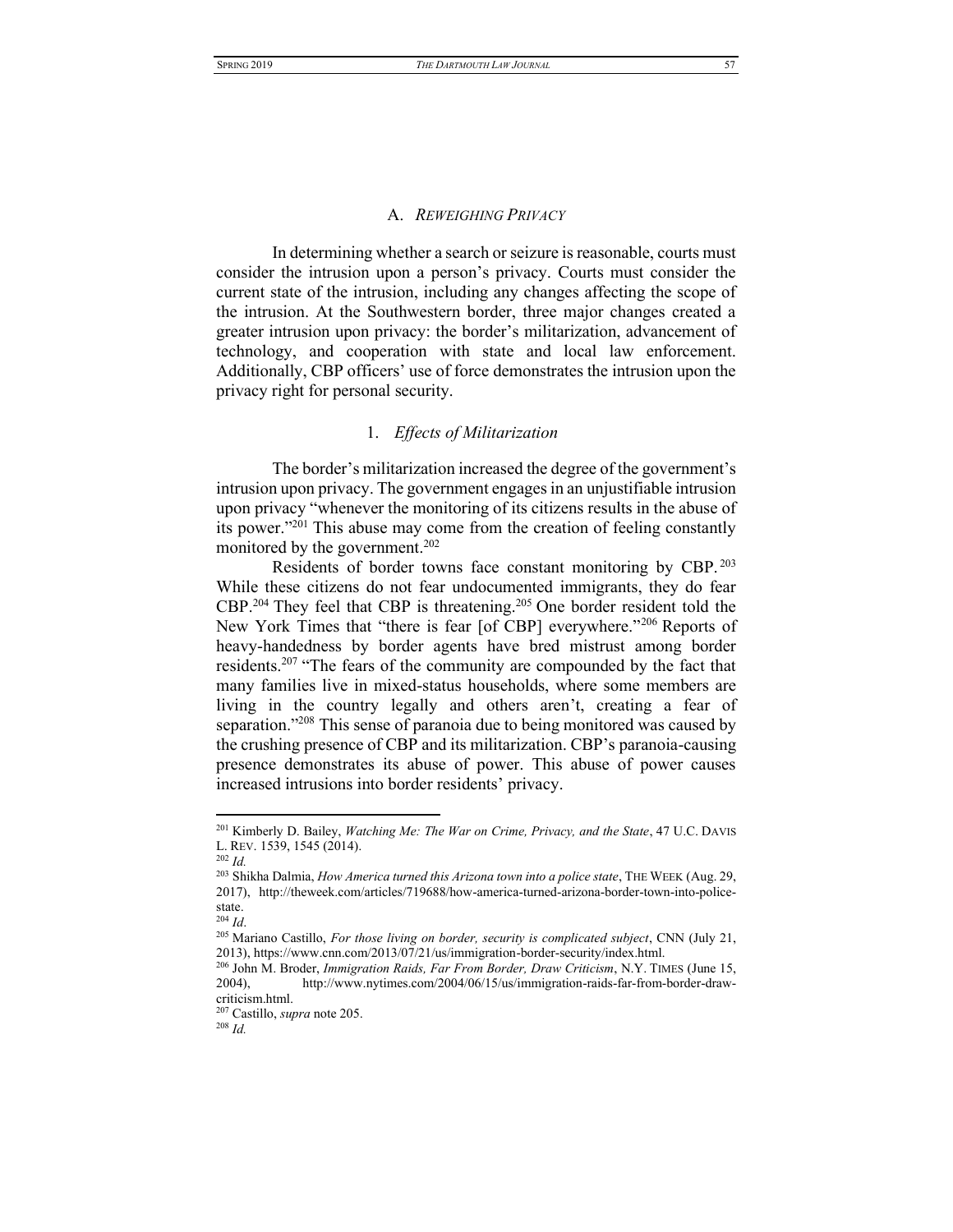Furthermore, towns on the border are often isolated.<sup>209</sup> Some towns require travelers to go through permanent checkpoints to enter or exit the area.<sup>210</sup> Some border residents feel targeted and profiled by CBP.<sup>211</sup> They also feel like the national rhetoric was racially discriminatory.<sup>212</sup>

# 2. Effects of Technology

<span id="page-24-0"></span>With the growth of U.S. Customs and Border Protection, there are more officers targeting immigrants. Because there is an exponential increase in the number of officers and checkpoints, there are more opportunities where the government may intrude upon a person's privacy with little to no suspicion of wrongdoing. CBP's technological advances exponentiate its ability to intrude on a person's privacy.

Improvements in CBP's video surveillance, for example, further its intrusion into privacy. CBP's drone surveillance may provide persistent examination.<sup>213</sup> There is not yet law regarding privacy against drones. However, technological advances will permit the government to push the boundaries of privacy. This assembling of data from surveillance of the border area reveals private aspects of personal identity and is susceptible to abuse. $214$ 

<span id="page-24-1"></span>The CBP's technology and size is fueled by its increasing budget. Because its budget continues to expand causes a greater invasion of privacy, CBP's intrusion upon privacy continues to grow.

# 3. Effects of Cooperation

Additionally, due to its cooperation with state and local law enforcement, CBP increased its manpower and ability to detain and deport immigrants, sometimes wrongfully so.<sup>215</sup> While CBP's cooperation with state and local law enforcement makes targeting immigrants easier, the cooperation leads to confusion in applying Fourth Amendment rules.

<sup>&</sup>lt;sup>209</sup> Manny Fernandez, Checkpoints Isolate Many Immigrants in Texas' Rio Grande Valley, N.Y. TIMES (Nov. 22, 2015), https://www.nytimes.com/2015/11/23/us/checkpoints-isolate-manyimmigrants-in-texas-rio-grande-valley.html.

<sup>&</sup>lt;sup>210</sup> Dalmia, *supra* note 203.

<sup>&</sup>lt;sup>211</sup> Leif Reigstad, *Crossing the Line in El Cenizo*, TEX. MONTHLY (Aug. 2017), https://features.texasmonthly.com/editorial/crossing-line-el-cenizo/.  $^{212}$   $\overline{Id}$ .

<sup>&</sup>lt;sup>213</sup> Drones and privacy: A looming threat, ECONOMIST (Mar. 19, 2015), https://www.economist.com/blogs/democracyinamerica/2015/03/drones-and-privacy.

<sup>&</sup>lt;sup>214</sup> See United States v. Jones, 565 U.S. 400, 416 (2012) (discussing the invasion of privacy caused by GPS tracking).

<sup>&</sup>lt;sup>215</sup> See Joel Rubin & Paige St. John, *How a U.S. citizen was mistakenly targeted for deportation*. He's not alone, L.A. TIMES (Nov. 29, 2017, 7:15 PM), http://www.latimes.com/local/lanow/la-meice-citizen-arrest-20171129-story.html.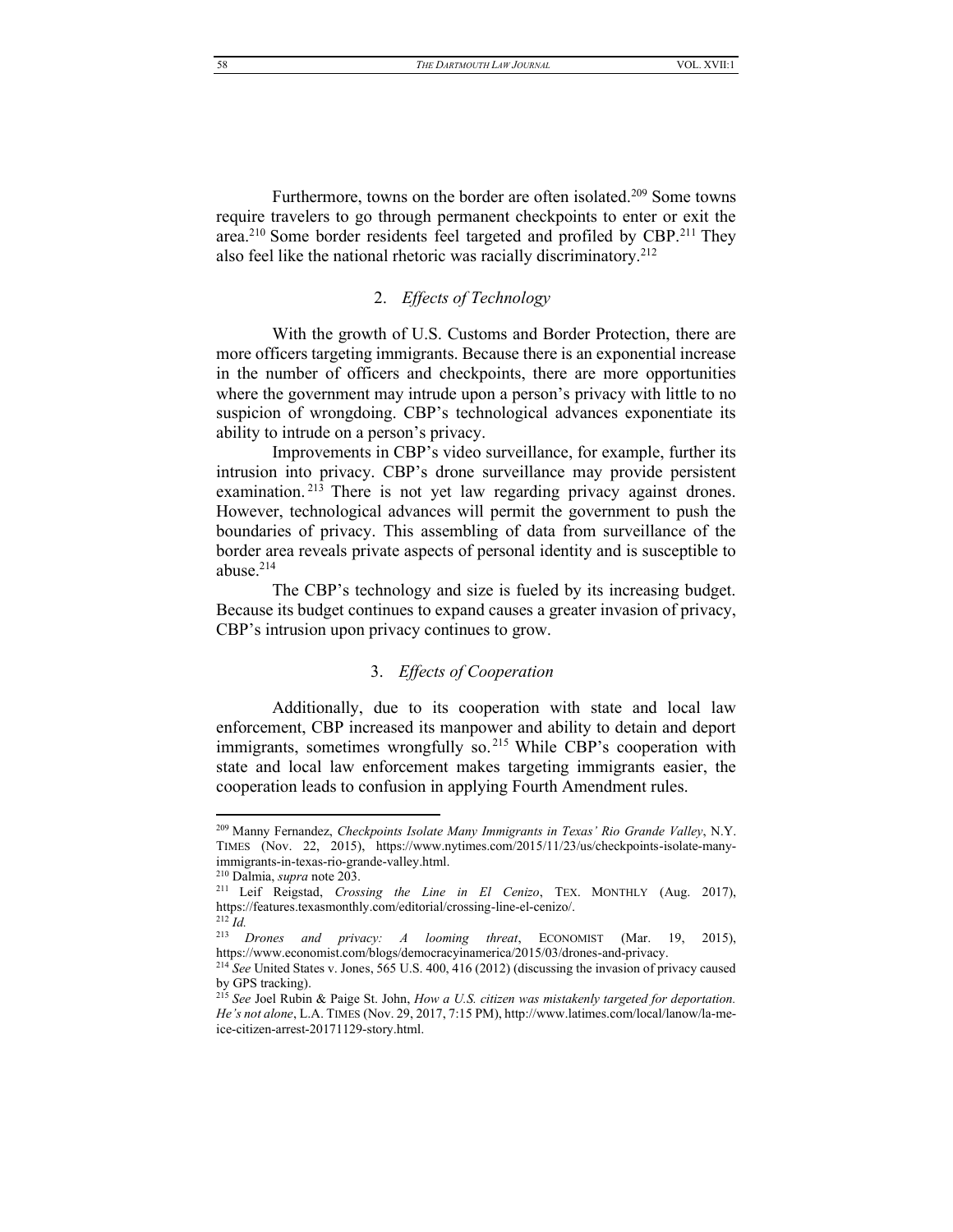For example, both CBP agents and police officers must have reasonable suspicion to stop a car. Officers may not selectively enforce the law based on the consideration of race.<sup>216</sup> However, CBP agents may rely on indicators of origin to conduct stops for border and immigration enforcement. Because CBP agents, unlike officers, may base their suspicion on indicators of origin, CBP's standards are easier to attain.

Using indicators of origin significantly increased CBP's intrusion into privacy. Because agents may use roving patrols to make stops essentially without suspicion, the privacy rights of immigrants near the border are minute. Although roving patrols legally require reasonable suspicion, the factors to achieve this standard are inconclusive. By achieving reasonable suspicion through stereotypical characteristics of immigrants, including a person's haircut, dress, or inability to speak English, CBP can get away with searches and seizures of immigrants without any suspicion.

These lower standards intrude upon privacy at particularly high rates in areas with large populations of minority groups. The Southwestern border, in particular, has the largest concentration of Hispanic population. <sup>217</sup> In Texas, for instance, 39.1% of people are of Hispanic or Latino descent, compared to  $42.6\%$  of people who are white.<sup>218</sup> Because the 100-mile border zone covers the most Hispanic-dense areas of the U.S. and includes several major metropolitan areas, the privacy of a vast number of people is intruded upon by CPB.

Although CBP is authorized to use racial identifiers in reaching its reasonable suspicion standard, this standard intensifies the government's intrusion upon the privacy of people, particularly non-citizens and citizens of foreign descent. Therefore, the government's intrusion upon privacy has increased at the Southwestern border.

# 4. *Effects of Force*

<span id="page-25-0"></span>People also have a privacy right in regard to their personal security.<sup>219</sup> The Fourth Amendment itself gives a person the right to

<sup>216</sup> Whren v. United States, 517 U.S. 806, 813 (1996).

<sup>217</sup> Anna Brown & Mark Hugo Lopez, *Mapping the Latino Population, By State, County and City*, PEW RES. CTR. (Aug. 29, 2013), http://www.pewhispanic.org/2013/08/29/mapping-the-latinopopulation-by-state-county-and-city/.

<sup>218</sup> *QuickFacts: Texas*, U.S. CENSUS BUREAU (2016), https://www.census.gov/quickfacts/fact/table/TX/RHI825216#viewtop.

<sup>219</sup> *See* Sherry F. Colb, *A World Without Privacy: Why Property Does Not Define the Limits of the Right Against Unreasonable Searches and Seizures*, 102 MICH. L. REV. 889, 895-96 (2004) (stating that the Fourth Amendment recognizes the value of privacy in its guarding of security of houses, person, papers, and effects); *see also* United States v. Martinez-Fuerte, 428 U.S. 543, 558 (1976).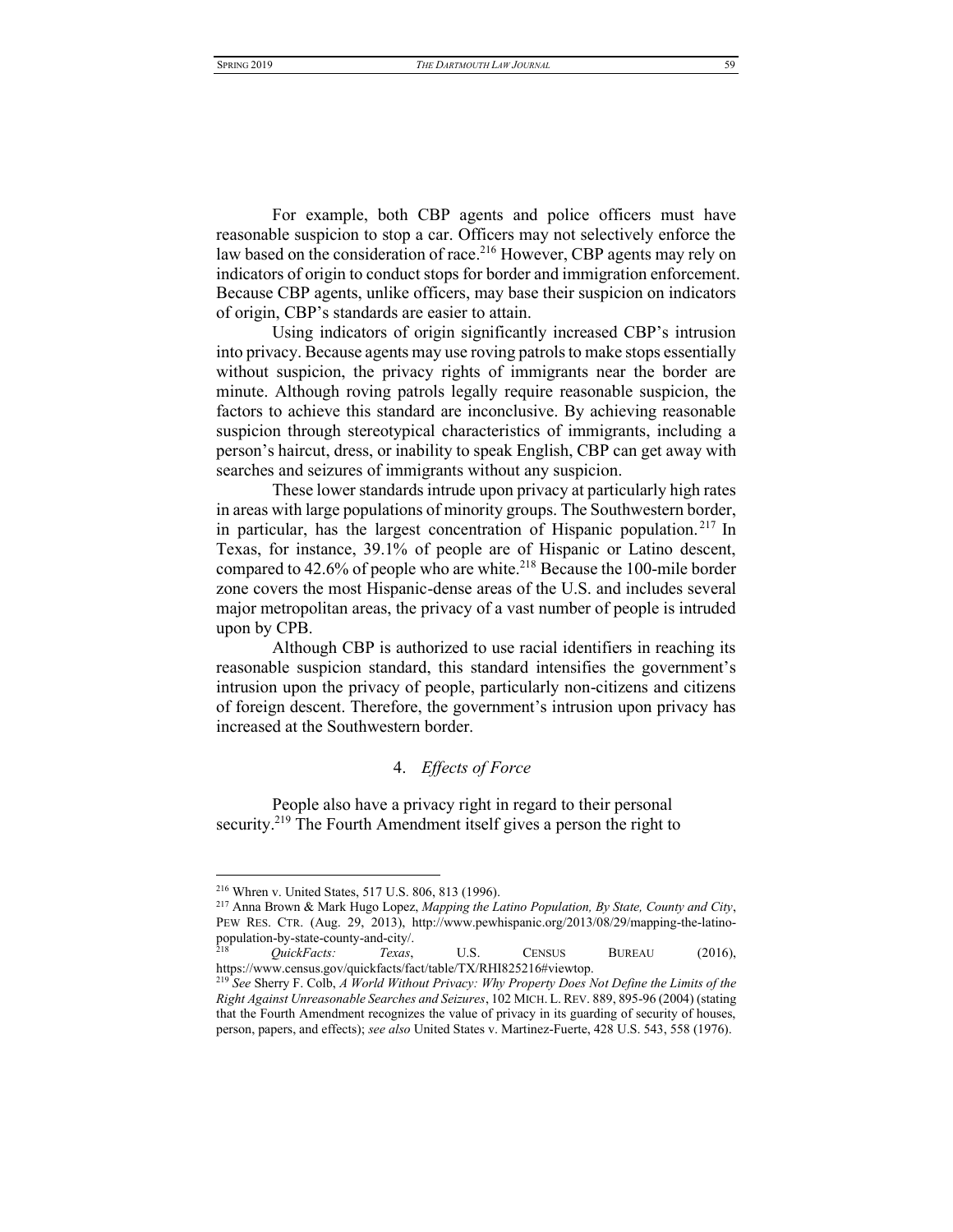privacy over his or her body.<sup>220</sup> However, an officer may use force against a person to conduct a search or seizure.<sup>221</sup>

An officer's use of force must be reasonable.<sup>222</sup> Whether an officer's use of force is reasonable requires the same Fourth Amendment balance of the intrusion of the individual against the countervailing government interests.223 Anytime an officer conducts a search or seizure, there is risk of physical harm to the person being searched or seized. Additionally, an officer conducts a seizure when he intentionally shoots a person he is trying to arrest.224

U.S. Customs and Border Protection agents' use of force led to many deaths at the border. Between 2010 and 2016, at least fifty-three individuals died due to encounters with U.S. Customs and Border Protection.<sup>225</sup> At least 48 of these deaths resulted from the use of force or coercion.<sup>226</sup> At least nineteen of the individuals who died between 2010 and 2016 were U.S. citizens.227 There were also six people killed by CBP while on Mexican soil.<sup>228</sup> Notably, CBP-caused deaths along the Southwestern border grossly outnumbered those in other border areas. <sup>229</sup> The Southwestern border experienced forty-four deaths, while the remaining areas experienced only seven deaths.<sup>230</sup> In addition, at least twenty-six individuals were seriously injured while encountering CBP.<sup>231</sup>

CBP's use of force, especially at the Southwestern border, provides the public with a higher degree of privacy interest. Because CBP uses force at the border regardless of whether the person is on U.S. soil or is a U.S. citizen, CBP's use of force, sometimes fatal, is unreasonable.

Although the government maintains its interest in protecting the border, it cannot logically say that this interest is maintained by murdering people who are outside of the country or who are citizens of this country. In fact, the Fourth Amendment protects those outside of the U.S. against an

<sup>220</sup> U.S. CONST. amend. IV.

<sup>221</sup> Graham v. Connor, 490 U.S. 386, 396 (1989).

<sup>222</sup> *Id.* <sup>223</sup> *Id.*

<sup>224</sup> Wayne C. Beyer, *Police Shootings Under the Fourth Amendment*, 8 RICH. J. L. & PUB. INT. 1, 2 (2005).

<sup>225</sup> *Deaths and Injuries in CBP encounters since January 2010* 24, AM. C.L. UNION (May 19, 2016), https://www.aclu.org/sites/default/files/field\_document/may\_2016\_dead\_and\_injured\_by\_cbp\_of ficials.pdf.

<sup>226</sup> *Id*.

<sup>227</sup> *Id*.

<sup>228</sup> *Id.* at 25. <sup>229</sup> *Id*. at 27.

<sup>230</sup> *Id*.

<sup>231</sup> *Id*. at 24.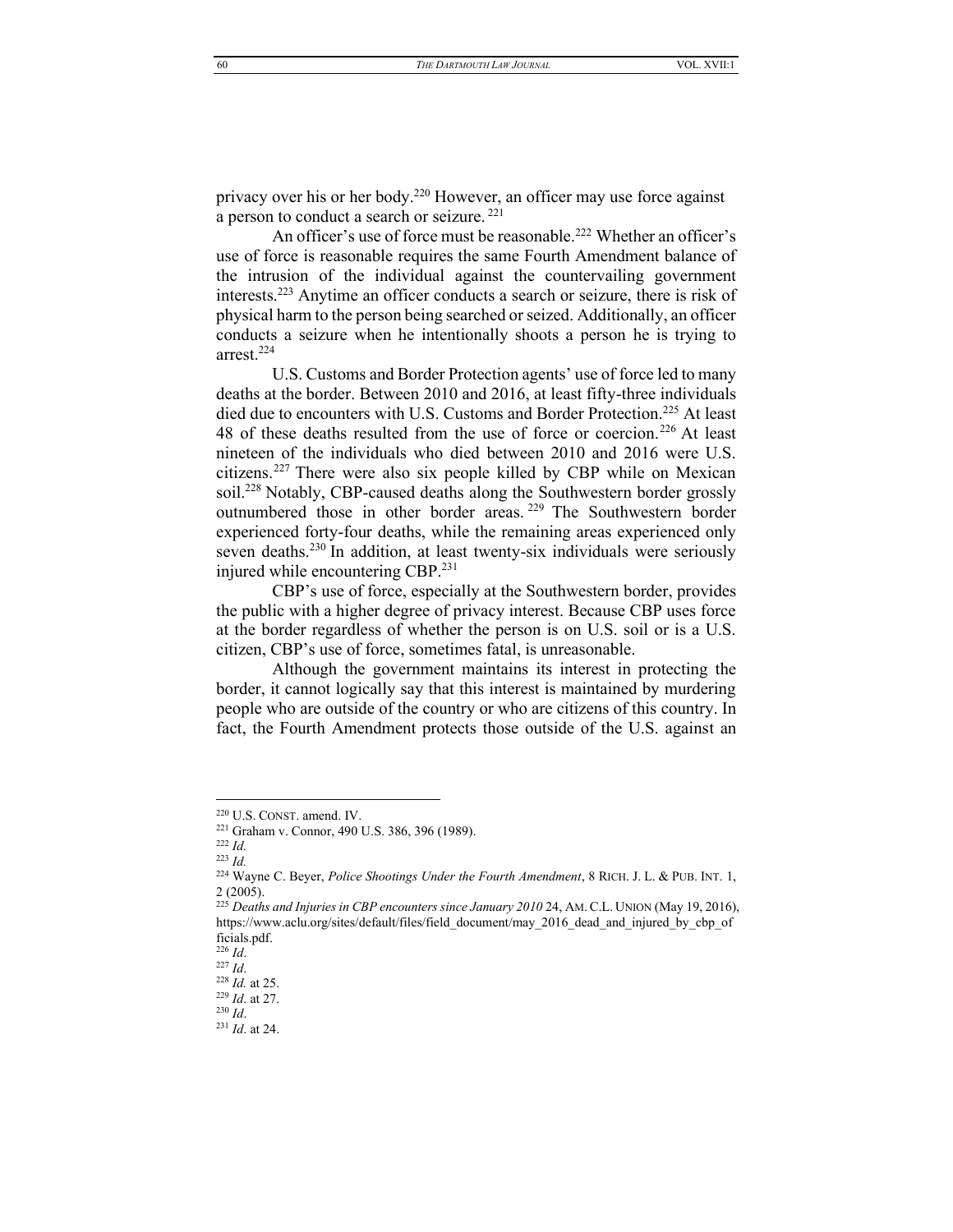officer's unreasonable use of deadly force.<sup>232</sup> Therefore, there is an increased privacy interest in the personal security in the border area.

Courts must consider changes in circumstances that affect intrusions upon a person's privacy. At the Southwestern border, the CBP's militarization, advancement of technology, use of excessive force, and cooperation with local, state and federal law enforcement further intrude upon privacy. The use of force by CBP officers additionally demonstrates the intrusion upon the privacy a person has in their security. Therefore, the courts must examine these intrusions when determining the reasonability of searches and seizures in the Southwestern border region.

#### B. *A BROADER VIEW OF GOVERNMENT INTEREST*

<span id="page-27-0"></span>The people's right to privacy is balanced with the legitimate governmental interests. While CBP's primary legitimate government interest is enforcing the border to deter illegal immigration and smuggling, the government has many legitimate interests - like cost effectively solving and prosecuting crime -- which affect the government's decision to conduct a search or seizure.<sup>233</sup> <sup>234</sup>

Likewise, the government's interest in solving, and prosecuting crime and saving money should be considered in the border areas which require lowered suspicion standards for conducting lawful searches and seizures. Because these government interests could be served by the reduction in Fourth Amendment violations, the court should also consider the reduction of illegal searches and seizures as a broader government interest.

The government has an interest in solving and prosecuting crimes.<sup>235</sup> To prosecute a crime, the government must use evidence to establish the elements of the crime beyond a reasonable doubt. <sup>236</sup> However, not all evidence is admissible.<sup>237</sup> When a government actor illegally conducts a search and seizure, the exclusionary rule applies, and the evidence obtained as a result of the violation is inadmissible in court.<sup>238</sup> The exclusionary rule,

<sup>232</sup> Rodriguez v. Swartz, 899 F.3d 719, 729-30 (9th Cir. 2018).

<sup>&</sup>lt;sup>233</sup> United States v. Montoya de Hernandez, 473 U.S. 531, 538-39 (1985) (balancing the sovereign's interest at the border against privacy of entrant).

 $^{234}$  Sell v. United States, 539 U.S. 166, 180 (2003) (crime solving and prosecution); Mathews v. Eldridge, 424 U.S. 319, 348 (1976) (saving money).

<sup>235</sup> *Sell*, 539 U.S. at 180.

<sup>236</sup> Jackson v. Virginia, 443 U.S. 307, 319 (1979).

<sup>237</sup> *See* Denise Robinson, *Kaupp v. Texas: Breathing Life into the Fourth Amendment*, 94 J. CRIM. L. & CRIMINOLOGY 761, 763 (2004).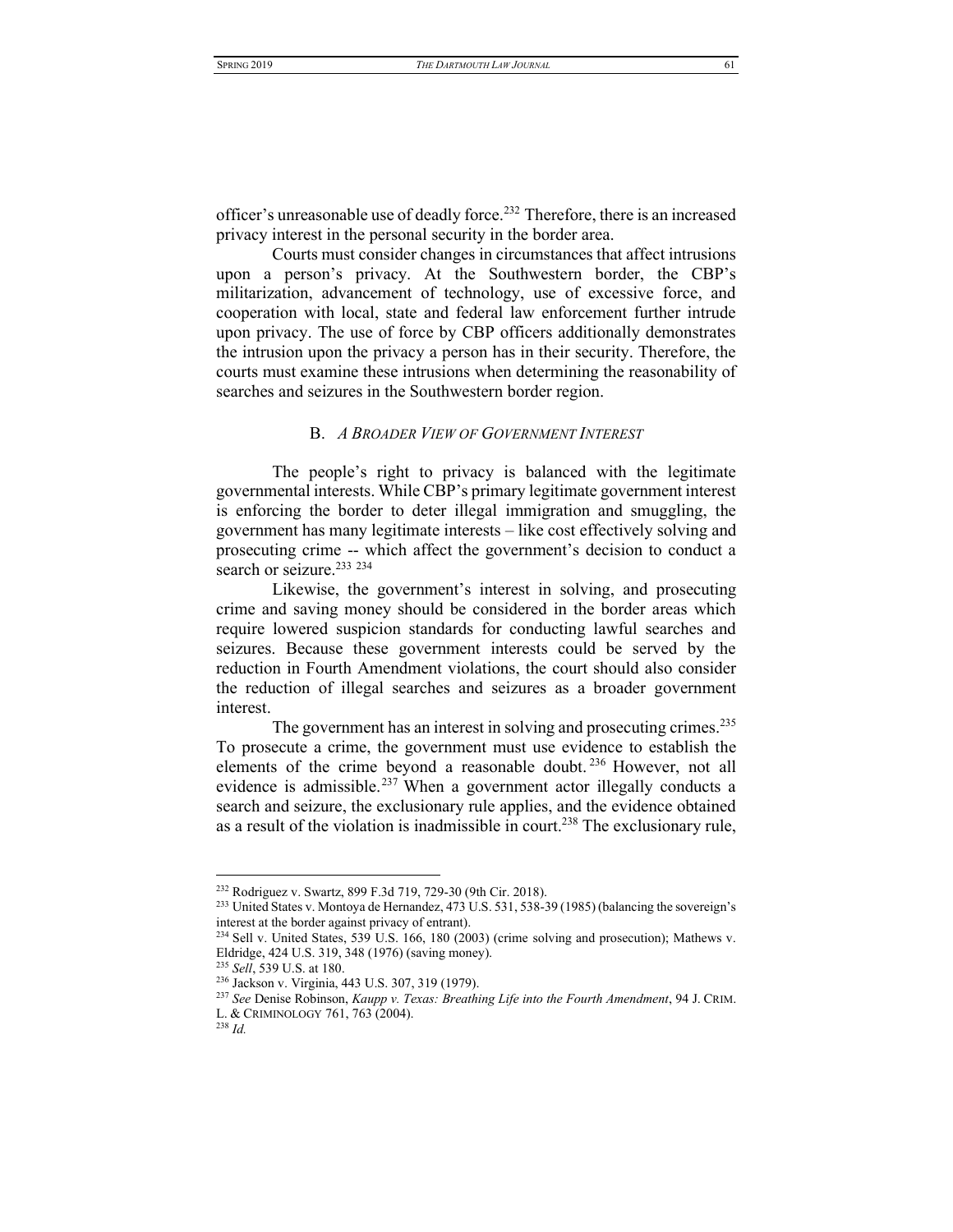thus, serves to preserve judicial integrity and to deter illegal police activity.239

Because CBP uses local and state police to conduct immigration enforcement, the risk of obtaining evidence illegally is higher. CBP's mix of federal, state, and local law enforcement creates confusion between the standards that are required to conduct a legal search or seizure. Additionally, the factors used to reach the requisite level of suspicion differ between the forces.

Because a state or local officer has a greater chance of confusing legal standards and conducting an illegal search, the chance for excluding evidence is higher. The government's interest in solving and prosecuting crime is, therefore, promoted by decreasing illegal searches.

The government also has an interest in saving money.<sup>240</sup> One way for the government to maintain this interest is to avoid liability for the illegal acts of its officers.

<span id="page-28-0"></span>A person may sue an officer, police department, or jurisdiction "for injuries caused by an officer's wrongdoing.<sup>"241</sup> Under 42 U.S.C. § 1983, a person may sue a city for constitutional violations committed by the police.<sup>242</sup> Damages awarded under  $\S$  1983 "compensate persons for injuries that are caused by the deprivation of constitutional rights.<sup> $243$ </sup> Plaintiffs may receive damages reflecting the harm they endured due to the police misconduct, including compensatory and general damages.<sup>244</sup>

The Supreme Court has upheld awards of general damages for unlawful searches and seizures on multiple occasions.<sup>245</sup> General damages awarded have resulted from physical harm like pain, disability, and discomfort, and emotional and mental harm like fear, humiliation, and mental anguish.<sup>246</sup> General damages include loss of bodily integrity, loss of dignity, violation of personhood, loss of freedom, damage to reputation, and loss of privacy.<sup>247</sup> These costs vary depending on the person being searched.

<sup>239</sup> *Id.*

<sup>240</sup> *See* Mathews v. Eldridge, 424 U.S. 319, 348 (1976); Milner v. Apfel, 148 F.3d 812, 813-14 (7th Cir. 1998).

<sup>241</sup> Rachel A. Harmon, *Federal Programs and the Real Costs of Policing*, 90 N.Y.U. L. REV. 870, 908 (2015).

<sup>242</sup> 42 U.S.C. § 1983 (1871); Harmon, *supra* note [241,](#page-28-0) at 907.

<sup>243</sup> Harmon, *supra* not[e 241,](#page-28-0) at 907 (citing Carey v. Piphus, 435 U.S. 247, 254 (1978)).

<sup>244</sup> *Id.* at 908.

<sup>&</sup>lt;sup>245</sup> Foley v. Connelie, 435 U.S. 291, 298 (1978) ("An arrest . . . is a serious matter for any person even when no prosecution follows or when an acquittal is obtained.''); Terry v. Ohio, 392 U.S. 1,

 $25$  (1968) (stating that police stops can be "annoying, frightening, and . . . humiliating").

<sup>246</sup> Harmon, *supra* not[e 241,](#page-28-0) at 907.

<sup>247</sup> L. Rush Atkinson, *The Bilateral Fourth Amendment and the Duties of Law-Abiding Persons*, 99 GEO. L. J. 1517, 1527 (2011).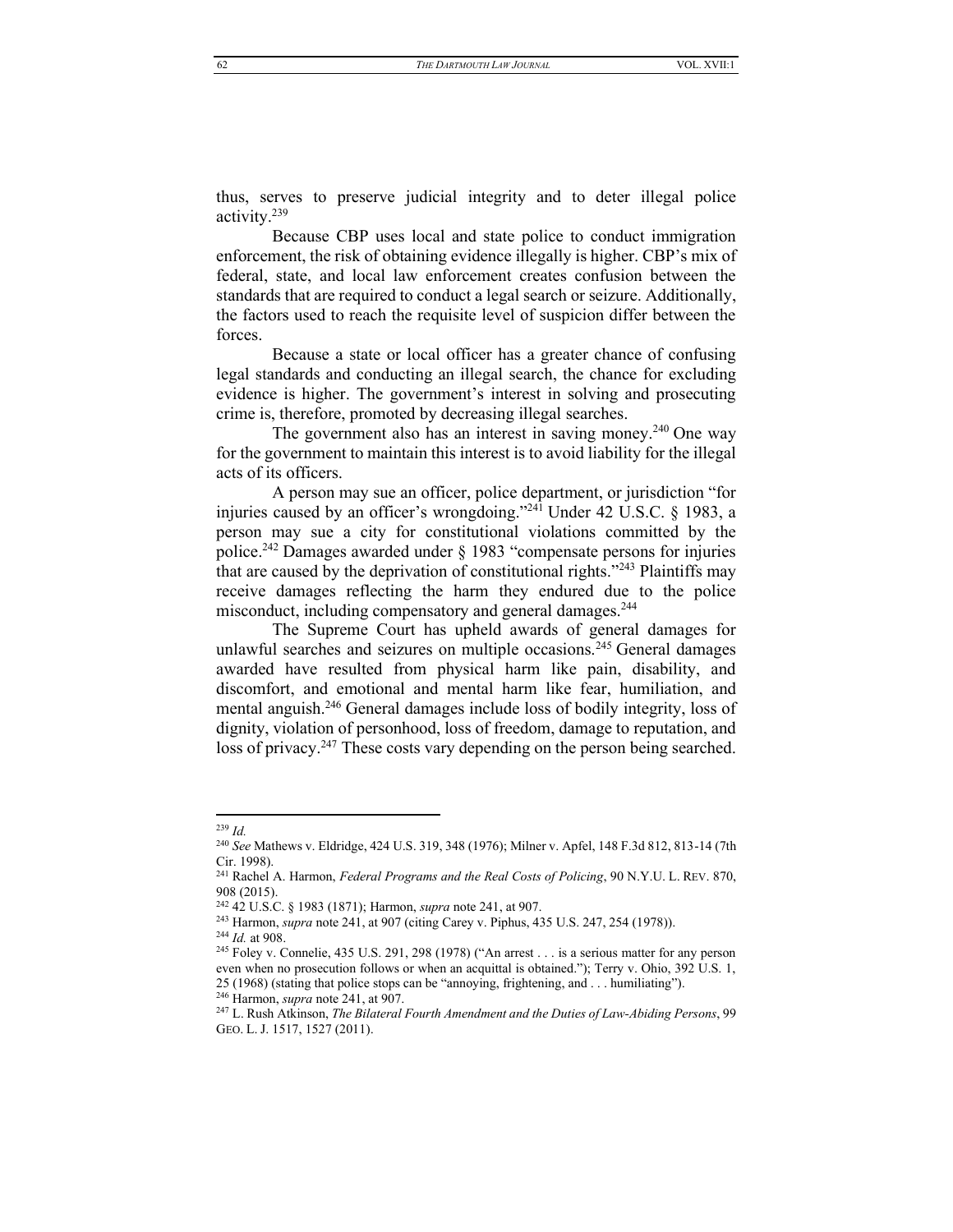Historically persecuted groups, for instance, are likely to experience especially high costs.248

Compensatory damages awarded under § 1983 include loss of past earnings, impairment of future earnings, property damage expenses, and medical treatment expenses.<sup>249</sup> Plaintiffs who succeed in their  $\S$  1983 claims are "often awarded million-dollar compensation awards for physical injuries, pain and suffering, medical expenses, and lost wages.<sup>250</sup>

Due to the windfall amounts awarded to plaintiffs under § 1983, the government has an interest in saving money by avoiding liability. The government risks liability by committing illegal searches and seizures. Thus, the government's interest in saving money is served by abiding by the Fourth Amendment.

While CBP's primary interest is in border and immigration enforcement, the government also has an interest in solving and prosecuting crime and saving money. Because the government's interests in solving and prosecuting crime and saving money are served by the reduction of Fourth Amendment violations, the court should consider the government's broader interests in reducing illegal searches or seizures. Therefore, when balancing the government's interests with its intrusions upon privacy, the court should consider the government's interests in both border and immigration enforcement and the reduction of illegal searches and seizures.

Border and immigration enforcement are CBP's primary objectives behind its conduct at the Southwestern border. This interest remains relatively constant. Therefore, courts' consideration of a broader view of governmental interests would not likely have an overwhelming impact on the weight of the government's interest when balanced against the intrusion on privacy. However, the analysis could provide additional clarity into how the government could best serve its interests.

V. CONCLUSION

<span id="page-29-0"></span><sup>248</sup> *Id.* at 1527 n.41.

<sup>249</sup> Harmon, *supra* not[e 241,](#page-28-0) at 907.

<sup>250</sup> *Id.* (citing as examples *Whitfield v. Municipality of Fajardo*, 431 F.3d 1, 16-17 (1st Cir. 2014) (reducing compensatory damages for physical and mental pain and suffering arising from police shooting resulting in shattered femur from \$4 million to \$3 million); *McCollum v. Kline*, 32 Fed. App'x 49, 56-57 (4th Cir. 2002) (upholding a \$1.25 million noneconomic damages award for injuries, pain, and suffering in an excessive force claim involving the loss of an eye and other significant injuries); *id.* at 51-52 (noting awards of \$67,670 for past medical expenses and \$145,000 for past and future lost wages arising from an excessive force claim); Park v. Shiflett, 250 F.3d 843, 854 (4th Cir. 2001) (permitting compensatory damages of \$300,000 for past and future medical costs from injuries caused by excessive use of force during arrest); *Gutierrez-Rodriguez v. Soto*, 882 F.2d 553, 578-87 (upholding a jury award of \$4.5 million for a plaintiff rendered paraplegic when he was shot in the back by the police)).